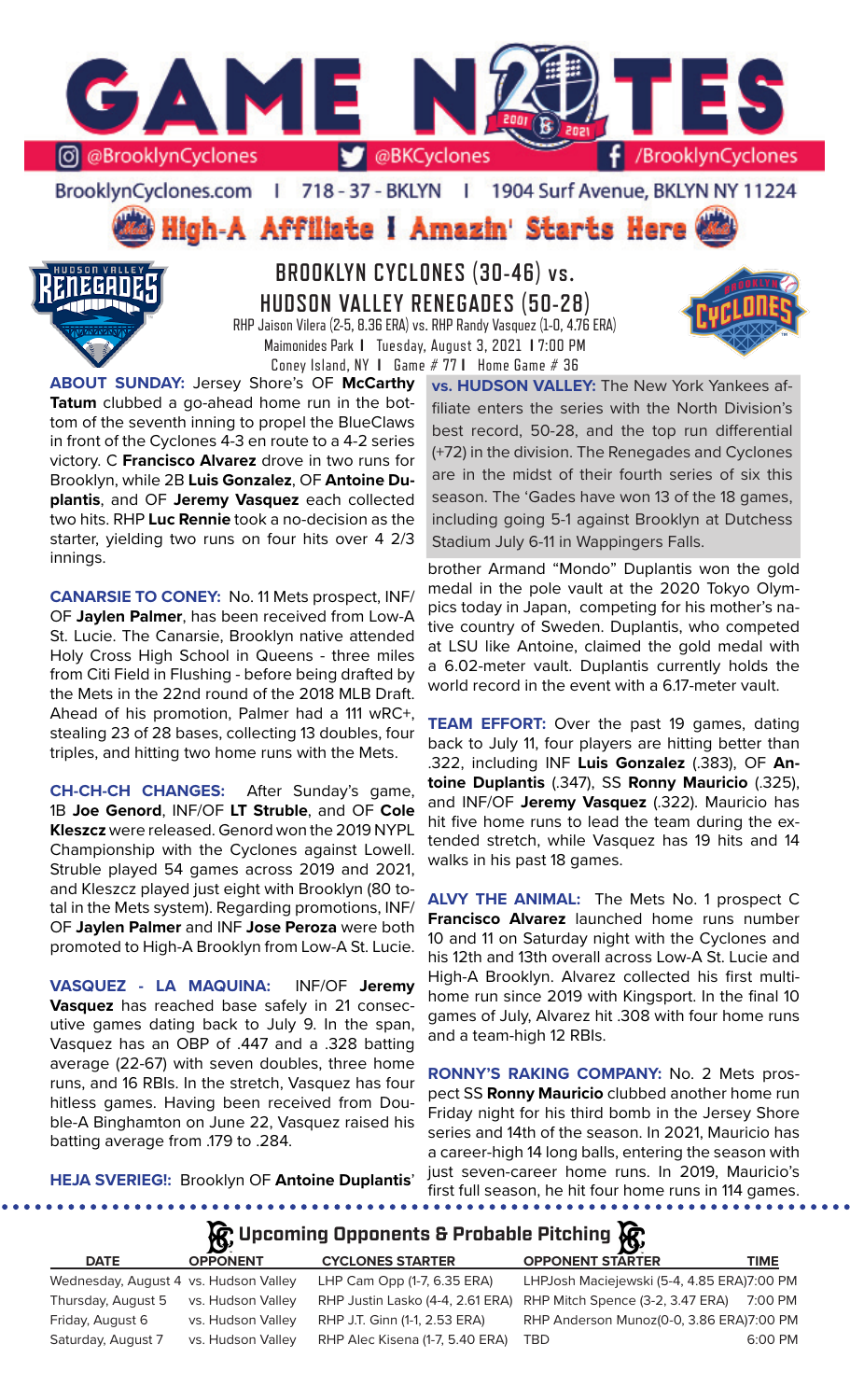| <b>AUGUST 3 VS HUDSON VALLEY</b> | <b>STARTING PITCHER</b>                                       |                      | <b>PAGE 2</b> |
|----------------------------------|---------------------------------------------------------------|----------------------|---------------|
| $\mathbf{G}$                     | JAISON VILERA<br># 39                                         |                      | <b>RHP</b>    |
|                                  | Height: 6-0                                                   | Weight: 188          |               |
|                                  | <b>Bats: Right</b>                                            | <b>Throws: Right</b> |               |
|                                  | Date of Birth: June 19, 1997                                  | Age: 23              |               |
|                                  | Hometown: Caracas, Venezuela                                  |                      |               |
|                                  | How Obtained: Signed as an international free agent, 11/10/15 |                      |               |
|                                  |                                                               |                      |               |

LAST TIME OUT: Vilera allowed five runs on seven hits on Tuesday night against Jersey Shore in Brooklyn's 14-5 victory at FirstEnergy Park.

**VS HUDSON VALLEY:** The 23 year old has a 9.24 ERA against the Yankees affiliate across three prior starts. Vilera has allowed 15 runs in 12.2 innings and six home runs.

**STARTS WITH HOME RUN:** Vilera has a 10.25 ERA (41 earned runs in 36 innings) in games where he gives up a home run.

**STARTS WITHOUT HOME RUN:** Vilera has a 4.05 ERA (nine earned runs in 20 innings) in games where he does not give up a home run.

**HOME RUN HAPPY:** Vilera has surrendered 18 home runs this season which a career-high 18 home runs in just 56 innings. In fact, prior to this season, Vilera had allowed 12 home runs over the first four years of his career (2016-2019).

**WELCOME BACK:** Vilera puts on a Cyclones uniform for the third season as a pro. The right hander spent 2018 and parts of 2019 with the Cyclones. With Brooklyn in 2018, he was named a Baseball America Short-Season All-Star and a New York-Penn League Mid-Season All-Star.

**FREQUENT FLYER:** Pitched for four different Mets affiliates in 2019...Started the year with Columbia (A) and made four outings...Threw a long relief outing for St. Lucie (A+) piggybacking behind Ervin Santana before joining Brooklyn in June...Made a spot start for Binghamton (AA) on June 26, 2019.

**NYPL STUD:** Turned in an immaculate 2018 campaign with the Cyclones, earning an NYPL All-Star and *Baseball America* Short-Season All-Star nods with a league-leading 1.83 earned run average...Fanned 78 in 73.2 innings, allowing three earned runs or fewer in 12 of 13 starts.

**CARACAS KID:** Hails from the capital and largest city in Venezuela...A city of more than 1.9 million people.

| <b>Brooklyn Cyclones</b> |            |            |     |   |                |                |                |                |                |            |  |
|--------------------------|------------|------------|-----|---|----------------|----------------|----------------|----------------|----------------|------------|--|
| <b>DATE</b>              | <b>OPP</b> | <b>DEC</b> | IP  | н | R              | ER             | BB             | κ              | HR             | <b>AVG</b> |  |
| 7/27                     | @JS        |            | 4.2 | 7 | 5              | 5              | $\Omega$       | 3              | 1              | .311       |  |
| 7/20                     | <b>WIL</b> | W          | 5.0 | 6 | 4              | 4              | $\overline{2}$ | 3              | $\Omega$       | .307       |  |
| 7/13                     | <b>JS</b>  |            | 5.0 | 3 | $\Omega$       | 0              | 1              | 3              | 0              | .305       |  |
| 7/6                      | @ HV       |            | 4.0 | 8 | 5              | 5              | 1              | $\overline{2}$ | 3              | .317       |  |
| 6/30                     | @ ABD      | W          | 5.0 | 5 | 3              | 3              | 1              | 1              | 0              | .303       |  |
| 6/22                     | <b>JS</b>  | L          | 2.2 | 7 | 7              | 7              | 3              | $\overline{2}$ | $\overline{2}$ | .310       |  |
| 6/16                     | @ WIL      |            | 5.0 | 4 | $\overline{2}$ | $\overline{2}$ | 1              | $\overline{2}$ | 0              | .288       |  |
| 6/11                     | HV         | L          | 3.2 | 7 | 7              | 6              | 3              | 3              | $\overline{2}$ | .304       |  |
| 6/4                      | $@$ JS     |            | 4.2 | 5 | 4              | 4              | $\Omega$       | 7              | 4              | .290       |  |
| 5/27                     | <b>ABD</b> | L          | 4.1 | 6 | 5              | 3              | 3              | 5              | 1              | .301       |  |
| 5/20                     | HV         | L          | 5.0 | 3 | 3              | $\overline{2}$ | $\overline{2}$ | 3              | 1              | .296       |  |
| 5/15                     | @GVL       |            | 4.0 | 4 | 4              | 4              | $\Omega$       | 7              | $\overline{2}$ | .371       |  |
| 5/7                      | @ASH       | L          | 3.0 | 9 | 9              | 7              | 3              | 3              | $\overline{2}$ | .500       |  |

**2021 GAME-BY-GAME**

| K%                                      | BB%   | HR/9       |  |  |  |  |  |
|-----------------------------------------|-------|------------|--|--|--|--|--|
| 16.7%                                   | 7.6%  | 2.89       |  |  |  |  |  |
| <b>BABIP</b>                            | GB%   | <b>FIP</b> |  |  |  |  |  |
| .316                                    | 45.7% | 7.66       |  |  |  |  |  |
| <b>VILERA'S SEASON AND CAREER HIGHS</b> |       |            |  |  |  |  |  |
| 2021 Season                             |       | Career     |  |  |  |  |  |

| 7 (2x, 6/4 at Jersey Shore) | <b>Strikeouts</b>            | 9 (3x, 5/4/21 at Asheville)     |
|-----------------------------|------------------------------|---------------------------------|
| None                        | <b>Double Digit K Games</b>  | None                            |
| 9 (5/7 at Asheville)        | <b>High Hits, Game</b>       | 9 (5/4/21 at Asheville)         |
| 4 (6/4 at Jersey Shore)     | <b>High HR, Game</b>         | 4 (6/4/21 at Jersey Shore)      |
| 9 (5/7 at Asheville)        | <b>High Runs, Game</b>       | 9 (5/4/21 at Asheville)         |
| 3 (5/7 at Asheville)        | <b>High Walks, Game</b>      | 4 (7x, 7/19/19 vs. Mahon. Val.) |
| 5 (5/20 vs. Aberdeen)       | <b>Innings Pitched, Game</b> | 7 (8x, 8/20/18 at Tri-City)     |
| None                        | <b>Complete Games</b>        | 7/17/17 v. GCL Nats (7 IP)      |
| None                        | <b>Shutouts</b>              | 7/17/17 v. GCL Nats (7 IP)      |
|                             |                              |                                 |

|             |    | <b>CATCHER ERA</b> |            |      |
|-------------|----|--------------------|------------|------|
| <b>NAME</b> | G  | ER                 | <b>INN</b> | ERA  |
| Alvarez     | 27 | 125                | 197        | 5.71 |
| Gaddis      |    | 9                  | 34         | 2.38 |
| Mena        | 14 | 42                 | 107        | 3.53 |
| Senger      | 9  | 44                 | 81         | 4.89 |
| Uriarte     | 21 | 82                 | 159.1      | 4.63 |

|                 |    |   | CYCLONES STARTING PITCHER BREAKDOWN                   |     |         |
|-----------------|----|---|-------------------------------------------------------|-----|---------|
| <b>STARTER</b>  |    |   | <b>GS Quality StartsRun SupportRS/Start BC Record</b> |     |         |
| Butto, Jose     | 10 |   | 41                                                    | 4.1 | $4-6$   |
| Ginn, J.T.      | 2  |   | 5                                                     | 2.5 | $1 - 1$ |
| Grey, Connor    | 4  |   | 21                                                    | 5.2 | $3-1$   |
| Griffin, David  |    | ∩ | 8                                                     | 8.0 | $O-1$   |
| Kisena, Alec    | 13 | ∩ | 60                                                    | 4.6 | $4-9$   |
| Lasko, Justin   | 10 | 6 | 41                                                    | 4.1 | $4-6$   |
| Opp, Cam        | 10 |   | 30                                                    | 3.0 | $3 - 7$ |
| Parsons, Hunter |    | ∩ | 5                                                     | 5.0 | $1 - 0$ |
| Rennie, Luc     | フ  | ∩ | 8                                                     | 4.0 | $1 - 1$ |
| Rojas, Oscar    | 4  | ∩ | 21                                                    | 5.3 | $1 - 3$ |
| Vilera, Jaison  | 13 | ∩ | 64                                                    | 4.9 | $4-9$   |
| Walker, Josh    |    |   | 27                                                    | 6.8 | $3-1$   |

| BROOKLYN CYCLONES PITCHING BREAKDOWN |  |  |  |  |  |  |  |  |  |                               |                                                             |                                                       |  |  |  |  |  |
|--------------------------------------|--|--|--|--|--|--|--|--|--|-------------------------------|-------------------------------------------------------------|-------------------------------------------------------|--|--|--|--|--|
|                                      |  |  |  |  |  |  |  |  |  | W-L ERA IP H R ER BB K HR AVG |                                                             | W-L ERA IP H R ER BB K HR AVG                         |  |  |  |  |  |
| <b>STARTERS</b>                      |  |  |  |  |  |  |  |  |  |                               | 14-31  5.02  349.1  339  220  195  121  358  54  .252  HOME | 17-18 3.79 309.0 244 149 130 133 322 25 .217          |  |  |  |  |  |
| <b>RELIEVERS</b>                     |  |  |  |  |  |  |  |  |  |                               | 16-14 3.79 285.1 230 147 120 159 318 18 .219 ROAD           | 13-28  5.12  329.0  328  220  187  149  356  48  .256 |  |  |  |  |  |
| <b>TOTAL</b>                         |  |  |  |  |  |  |  |  |  |                               | 30-46 4.40 638.0572 369 312 282 678 73 .238 TOTAL           | 30-46 4.40 638.0572 369 312 282 678 73 .238           |  |  |  |  |  |

### **BULLPEN NOTES**

-RHP Brian Metoyer leads the team with a 2.73 FIP, a 1.04 WHIP, and a 35.5% strikeout rate.

-RHP Bryce Montes de Oca owns the lowest BABIP on the team (.240) and the second-highest K% on the squad 30.3%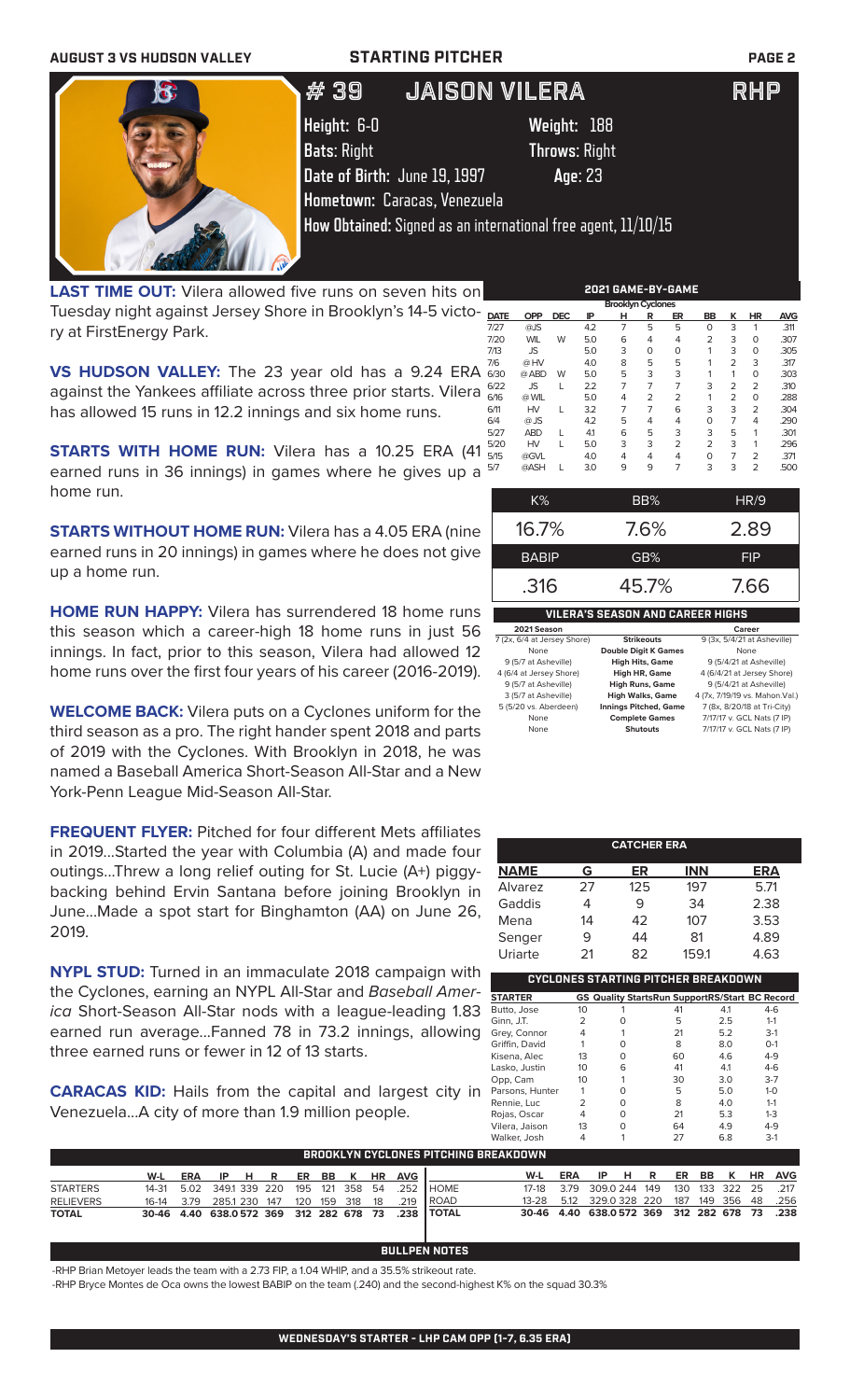| <b>AUGUST 3 VS HUDSON VALLEY</b>                                                                                                                                                                                                                                                                                               |                                                                           | <b>BATTING PAGES</b>                                                                                                                                                                                                                                                                                                                                                                                                                                                                                                                          | PAGE <sub>3</sub>                                                                                                                                                                 |
|--------------------------------------------------------------------------------------------------------------------------------------------------------------------------------------------------------------------------------------------------------------------------------------------------------------------------------|---------------------------------------------------------------------------|-----------------------------------------------------------------------------------------------------------------------------------------------------------------------------------------------------------------------------------------------------------------------------------------------------------------------------------------------------------------------------------------------------------------------------------------------------------------------------------------------------------------------------------------------|-----------------------------------------------------------------------------------------------------------------------------------------------------------------------------------|
| #30 FRANCISCO ALVAREZ - C                                                                                                                                                                                                                                                                                                      |                                                                           |                                                                                                                                                                                                                                                                                                                                                                                                                                                                                                                                               | .235, 11 HR, 34 RBI, .411 wOBA, wRC+ 149                                                                                                                                          |
| Last Game: 0-3, 2 RBI, BB<br><b>RISP:</b> 13-52 (.250)<br>Streak:                                                                                                                                                                                                                                                              | Home: 13-79 (.165)<br><b>Road:</b> 26-87 (.300)<br>vs. HV: 4-25 (.160)    | Last HR: 7/31 at Jersey Shore<br>Multi-Hit Games: 9 (7/31 at Jersey Shore)<br>Multi-RBI Games: 10 (8/1 at Jersey Shore)                                                                                                                                                                                                                                                                                                                                                                                                                       | Season High, Hits: 3 (6/6 at JS)<br>Season High, Runs: 3 (3x, 7/6 at HV)<br><b>Season High, RBI:</b> $4(6/6$ at JS)<br><b>Season High, SB:</b> 1 (2x, 7/22 vs. WIL)               |
| No. 38 prospect in the game according to MLB Pipeline                                                                                                                                                                                                                                                                          |                                                                           | · Enters his fourth year in the Mets organizationCalled up from Low-A St. Lucie on Monday, May 2419 years old, turning 20 on November 19<br>• Ranks as the No. 1 prospect in the Mets system according to both MLB Pipeline and Baseball AmericaRanked as No. 4 catching prospect in baseball and the<br>• Hit .417 (20-48) with five doubles, two home runs, and 12 RBIs in 15 games with St. LucieStruck out seven times and walked 15went 2-for-4 in stolen bases                                                                          |                                                                                                                                                                                   |
| • Non-roster invitee to Mets Spring TrainingSigned with NYM as NDFA on July 2, 2018                                                                                                                                                                                                                                            |                                                                           |                                                                                                                                                                                                                                                                                                                                                                                                                                                                                                                                               |                                                                                                                                                                                   |
| ZACH ASHFORD - OF<br>#9                                                                                                                                                                                                                                                                                                        |                                                                           |                                                                                                                                                                                                                                                                                                                                                                                                                                                                                                                                               | .238, 1 HR, 13 RBI, .331 wOBA, wRC+ 99                                                                                                                                            |
| Last Game: 1-3<br><b>RISP:</b> 12-37 (.324)<br><b>Streak: 8 G (11-30)</b>                                                                                                                                                                                                                                                      | Home: 15-64 (.234)<br><b>Road:</b> 15-62 (.242)<br>vs. HV: 9-35 (.257)    | Last HR: 5/23 vs. Hudson Valley<br>Multi-Hit Games: 5 (7/27 at Jersey Shore)<br>Multi-RBI Games: 3 (7/24 vs. Wilmington)                                                                                                                                                                                                                                                                                                                                                                                                                      | Season High, Hits: 2 (5x, 7/27 at JS)<br>Season High, Runs: 2 (6/6 at JS)<br><b>Season High, RBI: 2 (3x, 7/24 vs. WIL)</b><br><b>Season High, SB:</b> 1 (3x, 7/7 at HV)           |
| Enters his third year in the Mets organizationCalled up from Low-A St. Lucie on Saturday, May 22 •<br>• Drafted by the Mets out of Fresno State in the 6th round of the 2019 MLB Draft                                                                                                                                         |                                                                           | Hit .340 (17-50) in 14 games with the St. Lucie Mets in 2021, collecting three doubles and six walks with a stolen base<br>• Spent his first few games as a pro with Brooklyn in 2019, hitting 136 in 16 games before being sent to the GCL Mets (37 G, .295/2/23/.413)                                                                                                                                                                                                                                                                       |                                                                                                                                                                                   |
| <b>CODY BOHANEK - INF</b><br>#11                                                                                                                                                                                                                                                                                               |                                                                           |                                                                                                                                                                                                                                                                                                                                                                                                                                                                                                                                               | .185, 4 HR, 15 RBI, .301 w0BA, wRC+ 85                                                                                                                                            |
| Last Game: 0-2<br>RISP: 3-34 (.088)<br>Streak:                                                                                                                                                                                                                                                                                 | Home: 12-59 (.203)<br><b>Road: 13-81 (.160)</b><br>vs. HV: 3-35 (.086)    | Last HR: 7/22 vs. Wilmington<br>Multi-Hit Games: 4 (6/27 vs. Jersey Shore)<br>Multi-RBI Games: 3 (7/15 vs. Jersey Shore)                                                                                                                                                                                                                                                                                                                                                                                                                      | Season High, Hits: 3 (5/5 at Asheville)<br>Season High, Runs: 2 (2x, 6/15 at Wil)<br><b>Seaon High, RBI:</b> 2 (3x, 7/15 vs. JS)<br><b>Season High, SB:</b> 1 (2x, 6/27 vs. JS)   |
| exchange for OF Ross Adolph, INF Luis Santana, and C Scott Manea<br>• Broke camp with Brooklyn: 5 G, .313/.500/.500 with a home run a two RBIs before the call up                                                                                                                                                              |                                                                           | • Enters his third year in the Mets organization and his fifth as a professionalTraded from Houston to the Mets in January of 2019 along with 3B J.D. Davis in<br>• Returns from Triple-A Syracuse 5/12-6/8 and 6/24: 21 G, 179/.338/.268 with three doubles, a triple, and a home run with 11 walks<br>• Originally drafted by Houston in the 30th round of the 2017 MLB Draft from the University of Illinois-Chicago                                                                                                                       |                                                                                                                                                                                   |
| #8<br><b>ANTOINE DUPLANTIS - OF</b>                                                                                                                                                                                                                                                                                            |                                                                           |                                                                                                                                                                                                                                                                                                                                                                                                                                                                                                                                               | .275, 5 HR, 22 RBI, .331 wOBA, wRC+ 104                                                                                                                                           |
| Last Game: 2-5, R, K<br><b>RISP:</b> 13-54 (.241)<br><b>Streak:</b> 1 G (2-5)                                                                                                                                                                                                                                                  | Home: 27-114 (.237)<br><b>Road: 49-158 (.310)</b><br>vs. HV: 14-59 (.237) | Last HR: 7/22 vs. Wilmington<br>Multi-Hit Games: 21 (8/1 at Jersey Shore)<br>Multi-RBI Games: 4 (7/22 vs. Wilmington)                                                                                                                                                                                                                                                                                                                                                                                                                         | Season High, Hits: 4 (2x, 7/22 vs. WIL)<br>Season High, Runs: 4 (5/16 at Greenville)<br><b>Season High, RBI: 3 (2x, 7/22 vs. WIL)</b><br>Season High, SB: 1 (3x, 7/2 at Aberdeen) |
| • Recorded eight outfield assists in 47 games to lead Brooklyn in 2019                                                                                                                                                                                                                                                         |                                                                           | • Enters his third year in the Mets organization Spent his draft year with Brooklyn and scored the game-winning run against Lowell in the 2019 NYPL Championship<br>• Finished his LSU career with 359 hits, most in school history and second-most in SEC history behind fellow Mets MiLB outfielder Jake Mangum (383 hits)Never                                                                                                                                                                                                             |                                                                                                                                                                                   |
| finished a season at LSU hitting lower than .316                                                                                                                                                                                                                                                                               |                                                                           | • Mets 12th round pick, 2019Also drafted in the 19th round by Cleveland in 2018Brother Armond, holds the world record in the pole vault with a height of 6.18m.                                                                                                                                                                                                                                                                                                                                                                               |                                                                                                                                                                                   |
| <b>EDGUARDO FERMIN - INF</b><br>#7                                                                                                                                                                                                                                                                                             |                                                                           |                                                                                                                                                                                                                                                                                                                                                                                                                                                                                                                                               | .245, 2 HR, 7 RBI, .347 wOBA, wRC+ 115                                                                                                                                            |
| Last Game: DNP<br>RISP: 4-11 (.364)<br><b>Streak:</b> 1 G (1-3)                                                                                                                                                                                                                                                                | <b>Home: 7-31</b><br><b>Road: 5-18</b><br>vs. HV: 0-0                     | Last HR: 7/27 at Jersey Shore<br>Multi-Hit Games: 3 (7/27 at Jersey Shore)<br>Multi-RBI Games: 1 (7/27 at Jersey Shore)                                                                                                                                                                                                                                                                                                                                                                                                                       | Season High, Hits: 2 (3x, 7/27 at JS)<br>Season High, Runs: 4 (7/27 at JS)<br>Season High, RBI: 5 (7/27 at JS)<br><b>Season High, SB:</b> 1 (2x, 7/27 at JS)                      |
| • Comes to Brooklyn on 7/13 from Double-A Binghamton (played one game with no ABs)<br>• Played five games with Low-A St. Lucie and four games with the FCL Mets.<br>• Has played 314 games across all levels except for Triple-APlayed 23 games for the Cyclones in 2017.                                                      |                                                                           | · Enters his eighth year in the Mets organizationsigned as international free agent on July 2, 2014 out of Puerto Ordaz, Venezuela<br>· Named after Mets legend, and former Brooklyn Cyclones manager Edgardo Alfonzo, and allegedly cried when he first met Fonzie.                                                                                                                                                                                                                                                                          |                                                                                                                                                                                   |
| <b>NIC GADDIS - C/3B</b><br>#7                                                                                                                                                                                                                                                                                                 |                                                                           |                                                                                                                                                                                                                                                                                                                                                                                                                                                                                                                                               | .182, 1 HR, 3 RBI, .403 WOBA, WRC+ 136                                                                                                                                            |
| Last Game: 0-2, RBI, BB<br><b>RISP: 2-6</b><br>Streak:                                                                                                                                                                                                                                                                         | <b>Home: 1-6</b><br><b>Road: 0-5</b><br>vs. HV: 0-0                       | <b>Last HR:</b> 7/24 vs. Wilmington<br><b>Multi-Hit Games:</b><br>Multi-RBI Games: 1 (7/24 vs. Wilmington)                                                                                                                                                                                                                                                                                                                                                                                                                                    | Season High, Hits: 1 (7/24 vs. Wilmington)<br>Season High, Runs: 1 (7/24 vs. Wilmington)<br>Season High, RBI: 2 (7/24 vs. Wilmington)<br>Season High, SB:                         |
| • Hit a combined .192 across 40 games in 2019 with Brooklyn and the GCL Mets                                                                                                                                                                                                                                                   |                                                                           | • Enters his third year in the Mets organizationReceived from Low-A St. Lucie on Saturday, July 17 when C Juan Uriarte was placed on the temp. inactive list<br>. Hit .250 (20-80) with a .421 OBP in 25 games with St. Lucie, hitting three home runs (a career-high) from his two in 2019.<br>• Returns to Coney Island where he was a member of the 2019 Cyclones for 15 games before being transferred to the GCL Mets.<br>• Drafted by the Mets in the 16th round of the 2019 MLB Draft out of Jacksonville StateHails from Trenton, GA. |                                                                                                                                                                                   |
| <b>LUIS GONZALEZ - INF</b><br># 10                                                                                                                                                                                                                                                                                             |                                                                           |                                                                                                                                                                                                                                                                                                                                                                                                                                                                                                                                               | .291, 3 HR, 8 RBI, .327 wOBA, wRC+ 100                                                                                                                                            |
| Last Game: 2-3, R, 2 BB<br><b>RISP:</b> $4-20$ (.200)<br><b>Streak: 7 G (11-26)</b>                                                                                                                                                                                                                                            | Home: 12-34 (.353)<br><b>Road: 13-52 (.250)</b><br>vs. HV: 4-16 (.250)    | Last HR: 7/27 at Jersey Shore<br>Multi-Hit Games: 6 (8/1 at Jersey Shore)<br>Multi-RBI Games: 2 (7/27 at Jersey Shore)                                                                                                                                                                                                                                                                                                                                                                                                                        | Season High, Hits: 4 (7/22 vs. Wilmington)<br>Season High, Runs: 3 (2x 7/22 vs. WIL)<br><b>Season High, RBI:</b> 2 (2x, 7/27 at JS)<br><b>Season High, SB: 1 (7/22 vs. WIL)</b>   |
| • Played three games with Low-A St. Lucie, going 3-12 with a double<br>• Spent seven seasons in the Cincinnati farm system, reaching as high as Triple-A Louisville in 2019.<br>• Career .253 hitter in 587 games and 2,151 at-bats with Cincinnati and New York farm systems.<br>• Signed with the Reds in September of 2012. |                                                                           | • Enters his first season in the Mets organization, signing a minor league deal with New York on May 30, 2021.                                                                                                                                                                                                                                                                                                                                                                                                                                |                                                                                                                                                                                   |
| #2<br><b>RONNY MAURICIO - INF</b>                                                                                                                                                                                                                                                                                              |                                                                           |                                                                                                                                                                                                                                                                                                                                                                                                                                                                                                                                               | .246, 14 HR, 42 RBI, .318 wDBA, wRC+ 95                                                                                                                                           |
| Last Game: 1-5<br><b>RISP:</b> 16-68 (.235)<br><b>Streak:</b> 1 G (1-5)                                                                                                                                                                                                                                                        | Home: 22-113 (.195)<br><b>Road:</b> 46-156 (.295)<br>vs. HV: 8-61 (.131)  | Last HR: 7/30 at Jersey Shore - G1<br>Multi-Hit Games: 18 (7/30 at Jersey Shore - G1) Season High, Runs: 3 (7/27 at Jersey Shore)<br>Multi-RBI Games: 12 (7/27 at Jersey Shore)                                                                                                                                                                                                                                                                                                                                                               | Season High, Hits: 3 (4x, 6/17 at Wilmington)<br>Season High, RBI: 4 (2x, 5/16 at Greeville)<br><b>Season High, SB: 2 (6/27 vs. JS)</b>                                           |
| Dominican Winter League<br>• Named a South Atlantic League mid-season All-Star with Columbia (A) in 2019                                                                                                                                                                                                                       |                                                                           | • Enters his fifth year in the Mets organizationRated as the No. 2 prospect in the Mets system and the No. 58 prospect in baseball according to MLB Pipeline<br>• Non-roster invitee to Spring Training for the third consecutive seasonSpent 2020 at the Mets Alternate Site and had one at-bat with the Tigres del Licey in the                                                                                                                                                                                                             |                                                                                                                                                                                   |
|                                                                                                                                                                                                                                                                                                                                |                                                                           | • Won the 2018 GCL Mets Sterling Award, given to the team's most valuable playerSigned with the Mets as a 16-year-old on July 2, 2017.                                                                                                                                                                                                                                                                                                                                                                                                        |                                                                                                                                                                                   |
| <b>JOSE MENA - C</b><br>#16                                                                                                                                                                                                                                                                                                    |                                                                           |                                                                                                                                                                                                                                                                                                                                                                                                                                                                                                                                               | .161, 1 HR, 4 RBI, .213 WOBA, WRC+ 29                                                                                                                                             |
| Last Game: DNP<br><b>RISP: 3-18 (.167)</b><br>Streak:                                                                                                                                                                                                                                                                          | <b>Home: 2-26</b><br><b>Road: 6-28</b><br>vs. HV: 0-12                    | Last HR:<br>Multi-Hit Games: 1 (6/20 at Wilmington)<br><b>Multi-RBI Games:</b>                                                                                                                                                                                                                                                                                                                                                                                                                                                                | Season High, Hits: 3 (6/20 at Wilmington)<br>Season High, Runs: 2 (6/30 at ABD G2)<br>Season High, RBI: 1 (4x, 6/23 vs. JS)<br>Season High, SB:                                   |

• Enters his sixth year in the Mets organization

• Won a 2019 NYPL Championship with Brooklyn, posting his best offensive season as a professional, posting career highs in batting average, hits, home runs, RBIs, and runs

• Has caught 81% of would-be base stealers (51 of 81) in his previous four seasons in the system.

• Signed with the Mets on June 22, 2016 as international free agent.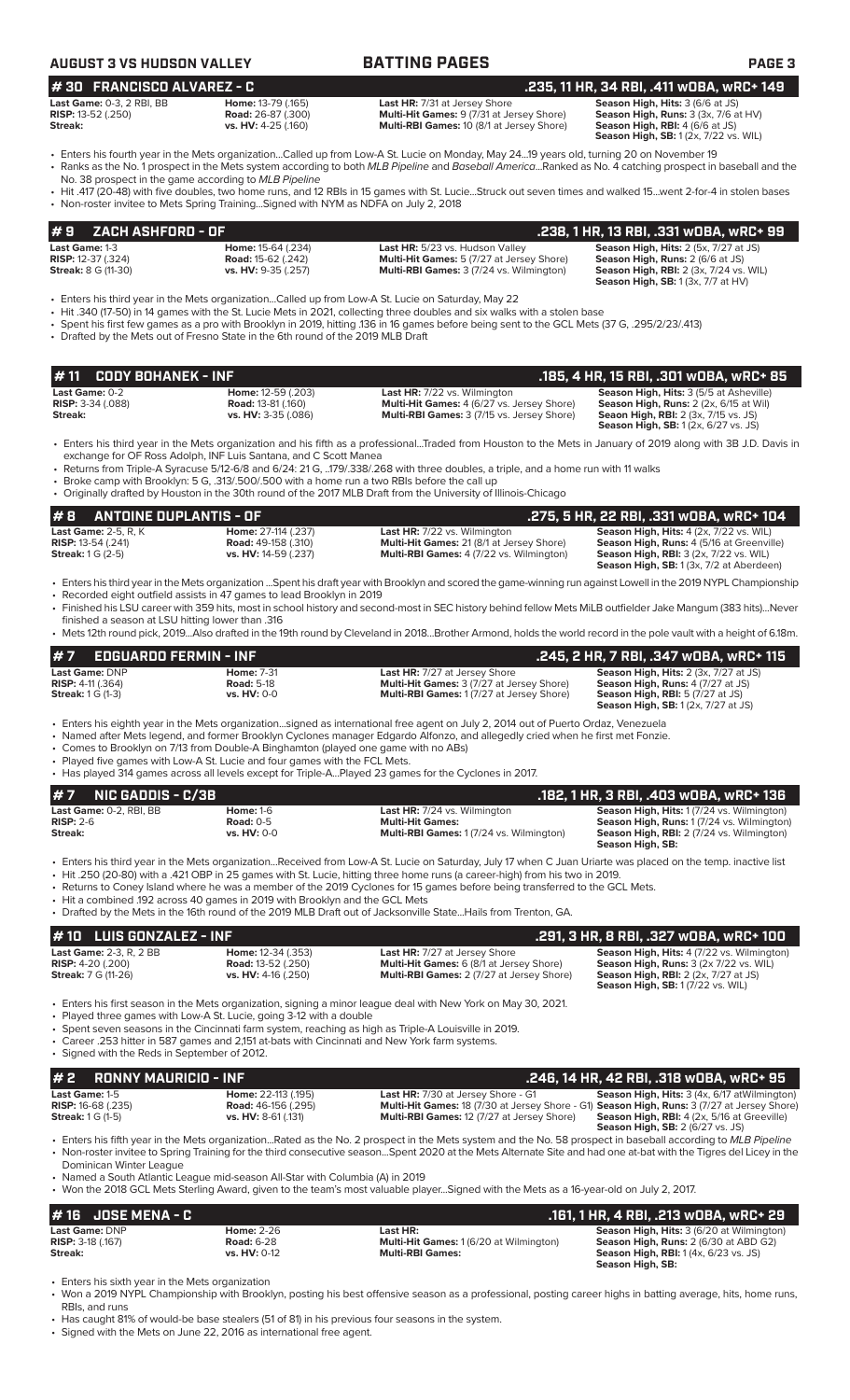# **AUGUST 3 VS HUDSON VALLEY BATTING PAGES PAGE 4**

| #                 | JAYLEN PALMER - INF/OF |                         | . .000, 0 HR, 0 RBI, .000 w0BA, wRC+ 0 <sup>1</sup> |
|-------------------|------------------------|-------------------------|-----------------------------------------------------|
| <b>Last Game:</b> | Home:                  | Last HR:                | Season High, Hits:                                  |
| <b>RISP:</b>      | Road:                  | <b>Multi-Hit Games:</b> | <b>Season High, Runs:</b>                           |
| Streak:           | vs. HV:                | <b>Multi-RBI Games:</b> | Season High, RBI:                                   |
|                   |                        |                         | Season High, SB:                                    |

- Enters his fourth year in the Mets organization...No. 11 prospect in the Mets system, according to *MLB Pipeline*...Promoted to High-A Brooklyn on 8/3.
- Stole 23 bases for Low-A St. Lucie (departs the league as the third-highest total in Low-A Southeast). • Hit .276/.378/.386 across 66 games with St. Lucie in 2021, collecting 13 doubles, four triples, and two home runs with 24 RBIs.
- Lowered his strikeout rate from 40% in 2019 with Kingsport to 28% with St. Lucie.

• Drafted in the 22nd round of the 2018 MLB Draft out of Holy Cross (NY) High School in Flushing...\$200K signing bonus

|                          |                         | .000, 0 HR, 0 RBI, .000 w0BA, wRC+ 0  |
|--------------------------|-------------------------|---------------------------------------|
| Home:                    | Last HR:                | Season High, Hits:                    |
| Road:                    | <b>Multi-Hit Games:</b> | Season High, Runs:                    |
| vs. HV:                  | <b>Multi-RBI Games:</b> | Season High, RBI:<br>Season High, SB: |
| <b>JOSE PEROZA - INF</b> |                         |                                       |

• Enters his sixth year in the Mets organization...promoted to Brooklyn on 8/3 from Low-A St. Lucie.

• Hit .274 with seven home runs and 47 RBIs across 64 games with Low-A St. Lucie this season.

• Part of Brooklyn's 2019 New York-Penn League Championship Team.

• 2021 marks his first full-season assignment after short season assignments with GCL Mets and the NYPL. • Signed as non-drafted international free agent signing on July 2, 2016.

| $#45$ JOE SUOZZI - OF    |                    |                                                  | .219, 1 HR, 3 RBI, .335 wOBA, wRC+ 107   |
|--------------------------|--------------------|--------------------------------------------------|------------------------------------------|
| <b>Last Game: DNP</b>    | <b>Home: 4-22</b>  | <b>Last HR: 7/16 vs. Jersey Shore</b>            | <b>Season High, Hits: 2 (7/28 at JS)</b> |
| <b>RISP: 3-13 (.231)</b> | <b>Road: 3-10</b>  | <b>Multi-Hit Games: 1(7/28 at Jersey Shore)</b>  | <b>Season High, Runs: 2 (7/27 at JS)</b> |
| Streak:                  | <b>vs. HV: 0-0</b> | <b>Multi-RBI Games: 1(7/16 vs. Jersey Shore)</b> | <b>Season High, RBI:</b> 2 (7/16 vs. JS) |
|                          |                    |                                                  | Season High, SB:                         |

• Enters his third year in the Mets organization...received from Low-A St. Lucie on July 13

• Hit .292 with a .372 on-base percentage in 30 games with the Mets...posted a wRC+112, hitting four doubles and two home runs

• Signed by the Mets on June 15, 2020 out of Boston College

• Attended Chaminade High School in Mineola, NY

• His father, Tom Suozzi, is the former Nassau County Executive and current U.S. House of Representatives member of NY's 3rd district (Nassau, Suffolk, Queens)

| $\#$ 12 $\,$ JEREMY VASQUEZ - INF $\,$ |                            |                                                 | .284, 4 HR, 19 RBI, .380 wOBA, wRC+ 135              |
|----------------------------------------|----------------------------|-------------------------------------------------|------------------------------------------------------|
| Last Game: $2-5$ . $CS$                | <b>Home:</b> 14-48 (.292)  | <b>Last HR:</b> 7/27 at Jersey Shore            | Season High, Hits: 2 (4x, 7/24 vs. WIL)              |
| <b>RISP:</b> $6-20$ (.300)             | <b>Road:</b> 12-44 (.273)  | <b>Multi-Hit Games:</b> 6 (8/1 at Jersey Shore) | Season High, Runs: 2 (7/24 vs. WIL)                  |
| <b>Streak: 2 G (3-7)</b>               | <b>vs. HV:</b> 5-16 (.313) | <b>Multi-RBI Games:</b> 4 (7/24 vs. Wilmington) | <b>Season High, RBI:</b> $3$ ( $2x$ 7/ $24$ vs. WIL) |
|                                        |                            |                                                 | <b>Season High, SB: 1(7/2 at ABD)</b>                |

• Enters his fifth season in the Mets organization...Received from Double-A Binghamton on June 22

• Played 32 games with the RumblePonies this season, hitting .171 (18-105) with one double, one home run, and 11 RBIs.

• Played with Brooklyn in 2017, hitting .225 with one home run and eight RBIs in 31 games.

• Drafted by the Mets in the 28th round of the 2017 MLB Draft from Nova Southeastern in his home state of Florida...Is from Palm City, FL.

| Hardest Hit Balls - 2021 (not all games listed- from available Trackman data) |                                   |                         |                  |                 |  |      |                          |                           |           |                        |  |
|-------------------------------------------------------------------------------|-----------------------------------|-------------------------|------------------|-----------------|--|------|--------------------------|---------------------------|-----------|------------------------|--|
| Date                                                                          | Player                            | <b>Opponent</b>         | <b>Exit Velo</b> | Result          |  | Date | Player                   | <b>Opponent</b>           | Exit Velo | Result                 |  |
| 6/12                                                                          | <b>Francisco Alvarez</b>          | vs. Hudson Valley 112.5 |                  | Double          |  | 6/5  | <b>Francisco Alvarez</b> | at Jersev Shore           | 108.7     | <b>Ground Ball Out</b> |  |
| 6/11                                                                          | Brett Baty                        | vs. Hudson Valley 111.2 |                  | Ground Out      |  | 6/2  | <b>Francisco Alvarez</b> | at Jersev Shore           | 108.7     | Single                 |  |
| 6/29                                                                          | Ronny Mauricio                    | at Aberdeen             | 110.4            | Single          |  | 7/13 | <b>Brett Baty</b>        | at Hudson Vallev          | 108.7     | Single                 |  |
| 7/3                                                                           | Luis Gonzalez                     | at Aberdeen             | 109.9            | Ground Out      |  | 7/22 | Ronny Mauricio           | vs. Wilminaton            | 108.1     | <b>Home Run</b>        |  |
| 6/1                                                                           | Adrian Hernandez                  | at Jersev Shore         | 109.8            | Home Run        |  | 6/16 | Ronny Mauricio           | at Wilmington             | 107.5     | <b>Home Run</b>        |  |
| 6/6                                                                           | Francisco Alvarez                 | at Jersey Shore         | 109.7            | Single          |  | 7/6  | Luke Ritter              | at Hudson Valley          | 107.2     | <b>Home Run</b>        |  |
| 6/1                                                                           | Ronny Mauricio                    | at Jersev Shore         | 109.6            | Triple          |  | 6/15 | Ronny Mauricio           | at Wilmington             | 107.2     | Single                 |  |
| 6/22                                                                          | Brett Baty                        | vs. Jersey Shore        | 109.2            | Double          |  | 6/9  | <b>Brett Baty</b>        | vs. Hudson ValleyG2 107.3 |           | Double                 |  |
| 6/15                                                                          | Francisco Alvarez                 | at Wilmington           | 109.2            | Single          |  | 5/23 | Hayden Senger            | vs. Hudson Valley         | 107       | <b>Home Run</b>        |  |
| 6/1                                                                           | Francisco Alvarez at Jersey Shore |                         | 109.0            | <b>Home Run</b> |  | 5/29 | Ronny Mauricio           | vs. Aberdeen              | 107       | Line Drive Out         |  |
| 5/25                                                                          | Francisco Alvarez vs. Aberdeen    |                         | 109              | Single          |  | 6/6  | <b>Francisco Alvarez</b> | at Jersey Shore           | 106.9     | Double                 |  |

# **Recent Home Run Chart**

|                                                                                           | Player<br>Ronny Mauricio                                                                                                 | <b>Opponent</b><br>at Hudson Valley                   | Exit Velo Launch Angle     | Distance                                 | 7/22         | Cody Bohanek<br>Antoine Duplantis vs. Wilmington                           | vs. Wilmington                                                           | 99.5 mph<br>97 mph | 24.4<br>24.8 | 356 ft.<br>361 ft. |
|-------------------------------------------------------------------------------------------|--------------------------------------------------------------------------------------------------------------------------|-------------------------------------------------------|----------------------------|------------------------------------------|--------------|----------------------------------------------------------------------------|--------------------------------------------------------------------------|--------------------|--------------|--------------------|
| $\begin{array}{l} \underline{\textsf{Date}} \\ 7/7 \\ 7/9 \\ 7/10 \\ 7/11 \\ \end{array}$ | Jeremy Vasquez at Hudson Valley 104.7 mph<br>Luis Gonzalez                                                               | at Hudson Valley 104.8 mph                            | 23.4                       | 396 ft.<br>417 ft.                       | 7/27         | Ronny Mauricio<br>Jeremy Vasquez                                           | vs. Wilmington 108.1 mph<br>at Jersey Shore                              |                    | 29.8         | 406 ft.            |
|                                                                                           | Antoine Duplantis at Hudson Valley<br>Antoine Duplantis at Hudson Valley<br>Luis Gonzalez<br>Jeremy Vasquez              | at Hudson Valley<br>at Hudson Valley                  |                            |                                          |              | Edgardo Fermin<br>Ronny Mauricio<br>Luis Gonzalez<br>Edgardo Fermin        | at Jersey Shore<br>at Jersey Shore<br>at Jersey Shore<br>at Jersey Shore |                    |              |                    |
| $\begin{array}{c} 7/16 \\ 7/18 \\ 7/20 \\ 7/21 \end{array}$                               | Joe Suozzi<br>Ronny Mauricio<br>Francisco Alvarez vs. Wilmington 107.7 mph<br>Francisco Alvarez vs. Wilmington 101.6 mph | vs. Jersey Shore 97 mph<br>vs. Jersey Shore 101.8 mph | 31.3<br>25.9<br>21.8<br>47 | 380 ft.<br>426 ft.<br>430 ft.<br>326 ft. | 7/30<br>7/31 | Ronny Mauricio<br>Ronny Mauricio<br>Francisco Alvarez<br>Francisco Alvarez | at Jersey Shore<br>at Jersey Shore<br>at Jersey Shore<br>at Jersey Shore |                    |              |                    |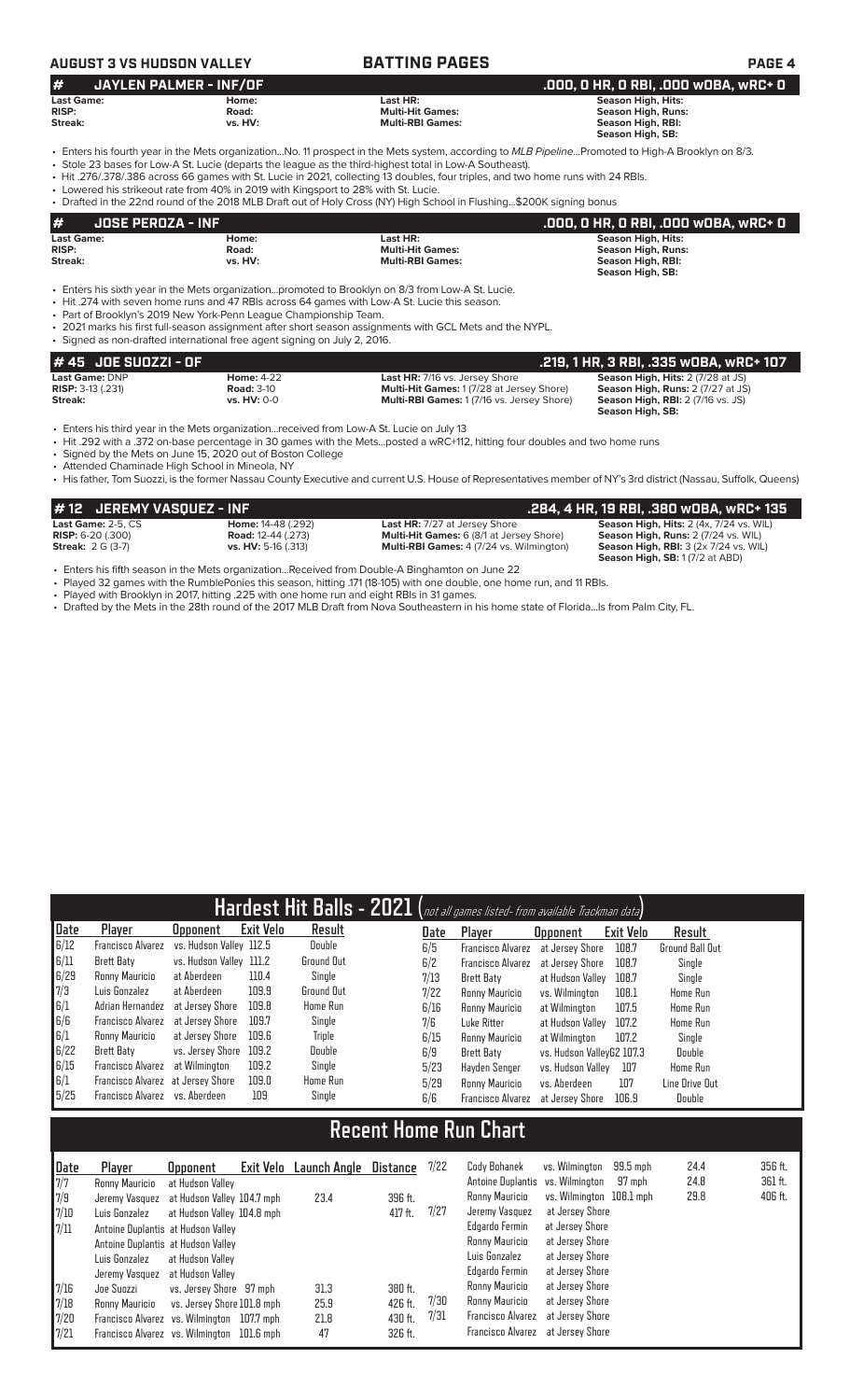# **AUGUST 3 VS HUDSON VALLEY BULLPEN PAGE PAGE 5**

| #49                                         | <b>JOE CAVALLERO - RHP</b>                                                      | 25.0 K%, 8.3 BB%, 3.00 ERA, 2 G                                                                                                                                                              |                                        |            |            | <b>LAST FIVE APPEARANCES</b>             |                             |                           |                     |                         |
|---------------------------------------------|---------------------------------------------------------------------------------|----------------------------------------------------------------------------------------------------------------------------------------------------------------------------------------------|----------------------------------------|------------|------------|------------------------------------------|-----------------------------|---------------------------|---------------------|-------------------------|
| Last App: 7/30 at JS G2 Last Loss:          | <b>Inherited Runners/Stranded:</b>                                              | SV/OP (Last):<br>Holds:                                                                                                                                                                      |                                        |            |            | <b>JOE CAVALLERO</b>                     |                             |                           |                     |                         |
| Leadoff: 1-2, BB                            |                                                                                 | · Enters his fifth year in the Mets systemreceived from Low-A St. Lucie on Wednesday, July 21                                                                                                | DATE OPP<br>7/20* vs. BRD              | <b>DEC</b> | IP<br>1.2  | Н.<br>4<br>1                             | R ER<br>4                   | BB<br>$\overline{4}$      | К<br>$\mathbf{1}$   | HR<br>0                 |
|                                             |                                                                                 | • Made one appearance for the St. Lucie Mets on July 20, walking four in 1 2/3 innings                                                                                                       | vs. WIL<br>7/25                        |            | 2.0        | 3<br>$\mathbf{1}$                        | 1                           | 0                         | 1                   | $\circ$                 |
|                                             | Returns to the field in 2021 after Tommy John surgery                           |                                                                                                                                                                                              | 7/30 at JS G2                          |            | 1.0        | $\circ$<br>$\circ$                       | $\circ$                     | $\mathbf{1}$              | 2                   | $\Omega$                |
|                                             | Has made 34 starts in 66 professional appearances before 2021 •                 | • Drafted by the Mets in the 24th round of the 2017 MLB Draft from South Florida                                                                                                             |                                        |            |            |                                          |                             |                           |                     |                         |
|                                             |                                                                                 |                                                                                                                                                                                              |                                        |            |            | JOSH HEJKA                               |                             |                           |                     |                         |
| #46                                         | <b>JOSH HEJKA - RHP</b>                                                         | 17.5 K%, 4.9 BB%, 2.60 ERA, 16 G                                                                                                                                                             | OPP<br>DATE<br>7/20<br>vs. WIL         | DEC<br>S   | IP<br>0.1  | н<br>R<br>0<br>0                         | ER<br>O                     | BB<br>-1                  | К<br>$\mathbf{1}$   | HR<br>0                 |
| Last App: 8/1 at JS<br>Leadoff: 9-31        | <b>Last Loss:</b><br><b>Inherited Runners/Stranded: 15/9</b>                    | <b>SV/OP (Last):</b> 1/1 (7/20 vs. WIL)<br>Holds: 2                                                                                                                                          | $@$ BUF*<br>7/22                       |            | 0.1        | 2<br>0                                   | $\circ$                     | $\circ$                   | $\circ$             | $\circ$                 |
|                                             |                                                                                 | • Returns to Brooklyn after spending time with Binghamton (6/3-6/9) and Syracuse (6/10-6/18).                                                                                                | 7/25 vs. ERI**<br>7/29<br>@ JS         |            | 2.0<br>2.1 | $\circ$<br>0<br>3<br>$\mathbf{1}$        | 0<br>$\mathbf{1}$           | $\circ$<br>0              | $\mathbf{1}$<br>3   | $\circ$<br>$\mathbf{1}$ |
|                                             |                                                                                 | Enters his third year in the Mets organizationWon a 2019 NYPL title with Brooklyn, splitting time                                                                                            | 8/1<br>@ JS<br>*with Triple-A Syracuse |            | 1.0        | $\circ$<br>$\circ$                       | $\circ$                     | $\circ$                   | $\circ$             | $\circ$                 |
| with the Cyclones and Kingsport Mets        |                                                                                 |                                                                                                                                                                                              | *with Double-A Binghamton              |            |            |                                          |                             |                           |                     |                         |
|                                             | Wolly Mammoths in the United Shore Baseball League                              | Signed as a minor league free agent in mid-summer after pitching in six games with the Westside •                                                                                            | DATE<br>OPP                            | DEC        | IP         | <b>BRIAN METOYER</b><br>R<br>Н           | ER                          | BB                        | К                   | HR                      |
|                                             |                                                                                 | · Pitched all four years at Johns Hopkins, switching to submarine later in his career.                                                                                                       | 6/3<br>@ JS                            | <b>SV</b>  | 2.0        | 3<br>$\mathbf{1}$                        | 1                           | $\mathbf 0$               | 5                   | $\circ$                 |
| #5                                          | <b>BRIAN METOYER - RHP</b>                                                      | 35.5 K%, 13.2 BB%, 3.44 ERA, 11 G                                                                                                                                                            | 6/9<br>vs. HV G1<br>6/15<br>@ WIL      | W          | 1.1<br>2.0 | 0<br>0<br>$\circ$<br>$\circ$             | 0<br>0                      | 2<br>$\mathbf{1}$         | 3<br>3              | $\circ$<br>$\circ$      |
| Last App: 7/31 at JS                        | 5/15 at GVL<br>Last Loss:                                                       | SV/OP (Last): 1/1 (6/3 at JS)<br>Holds:                                                                                                                                                      | 7/27<br>@ JS                           |            | 1.0        | 0<br>0                                   | 0                           | 1                         | 3                   | $\circ$                 |
|                                             | Leadoff: 4-14, 2 BB, HBP Inherited Runners/Stranded: 4/3                        | Enters his fourth year in the Mets orgWon a New York Penn League title with Brooklyn in 2019 .                                                                                               | 7/31<br>@ JS                           |            | 1.0        | 0<br>0                                   | 0                           | $\circ$                   | 2                   | $\circ$                 |
|                                             |                                                                                 | · Struck out 40 batters over 28.2 innings with BrooklynSpent his first professional season with                                                                                              | DATE OPP                               | <b>DEC</b> | IP         | <b>BRYCE MONTES DE OCA</b><br>R<br>н     | ER                          | BB                        | Κ                   | HR                      |
| GCL Mets and Kingsport Mets                 |                                                                                 |                                                                                                                                                                                              | vs. JS<br>7/15<br>7/18                 |            | 1.1        | $\circ$<br>0                             | $\circ$                     | 1<br>$\mathbf{1}$         | $\mathbf{1}$<br>1   | 0                       |
| drafted by a MLB team in school history     |                                                                                 | • Joins Ronnie Robbins (30th, 1981 - Toronto) as the only two LSU-Alexandria Generals to be                                                                                                  | vs. JS<br>7/21<br>vs. WIL              | <b>SV</b>  | 1.0<br>1.0 | 0<br>0<br>0<br>0                         | 0<br>0                      | $\mathbf{1}$              | 2                   | 0<br>0                  |
|                                             |                                                                                 | • Native of Natchitoches (NACK-ah-tish), the oldest city in Louisiana (est. 1714).                                                                                                           | 7/24<br>vs. WIL                        |            | 1.0        | 2<br>2<br>$\mathbf{1}$<br>0              | $\overline{2}$<br>$\Omega$  | 0<br>$\circ$              | 3<br>3              | $\mathbf{1}$<br>$\circ$ |
| #43                                         | <b>BRYCE MONTES DE OCA - RHP</b>                                                | 30.3 K%, 19.3 BB%, 3.33 ERA, 19 G                                                                                                                                                            | 7/30 at JS G1 SV                       |            | 1.1        | <b>COLBY MORRIS</b>                      |                             |                           |                     |                         |
|                                             | Last App: 7/30 at JS G1 Last Loss: 7/6 at HV                                    | <b>SV/OP (Last):</b> 4/4 (7/30 at JS G1)<br>Holds: 1                                                                                                                                         | OPP<br>DATE                            | <b>DEC</b> | IP         | R<br>н                                   | ER                          | BB                        | К                   | HR                      |
| <b>Leadoff: 5-18, 4 BB</b>                  | <b>Inherited Runners/Stranded: 4/4</b>                                          |                                                                                                                                                                                              | 7/13<br>vs. JS<br>7/18<br>vs. JS       |            | 2.0<br>2.0 | 0<br>0<br>0<br>0                         | O<br>0                      | 0<br>0                    | 2<br>2              | 0<br>$\circ$            |
|                                             |                                                                                 | Enters his fourth year in the Mets orgHas not pitched as a professional due to injuries                                                                                                      | 7/22<br>vs. WIL                        |            | 2.0        | 2<br>4                                   | 2                           | 0                         | 3                   | $\circ$                 |
| nerve transposition                         |                                                                                 | • Underwent Tommy John surgery as a high school junior and missed 2016 after having ulnar                                                                                                    | 7/25<br>vs. WIL<br>7/31<br>@ JS        | <b>BS</b>  | 1.0<br>2.0 | 2<br>$\mathbf{1}$<br>$\circ$<br>0        | $\mathbf{1}$<br>O           | $\circ$<br>1              | 2<br>1              | $\mathbf{1}$<br>$\circ$ |
|                                             |                                                                                 | . Previously drafted by Washington in the 15th round of the 2017 MLB Draft and by the Chicago                                                                                                |                                        |            |            | <b>CONNOR O'NEIL</b>                     |                             |                           |                     |                         |
|                                             | White Sox in the 14th round of the 2015 MLB Draft.                              |                                                                                                                                                                                              | DATE<br>OPP                            | <b>DEC</b> | IP         | R<br>H                                   | ER                          | BB                        | Κ                   | HR                      |
| #38                                         | <b>COLBY MORRIS - RHP</b>                                                       | 20.5 K%, 11.8 BB%, 4.66 ERA, 15 G                                                                                                                                                            | 7/15<br>vs. JS<br>7/20<br>vs. WIL      |            | 1.1<br>1.0 | 3<br>4<br>$\mathbf{1}$<br>$\mathbf{1}$   | 3<br>$\mathbf{1}$           | $\overline{1}$<br>0       | $\overline{4}$<br>2 | 0<br>$\mathbf{1}$       |
| Last App: 7/31 at JS                        | <b>Last Loss:</b><br>Leadoff: 6-23, 3 BB, 3 HBP Inherited Runners/Stranded: 6/2 | SV/OP (Last):<br>Holds:                                                                                                                                                                      | 7/23<br>vs. WIL                        | H          | 1.0        | $\overline{2}$<br>2                      | $\overline{2}$              | 1                         | 2                   | $\mathbf{1}$            |
|                                             |                                                                                 | • Enters his first season in the Mets organizationcalled up from Low-A St. Lucie on May 20                                                                                                   | 7/27<br>@ JS<br>8/1<br>@ JS            |            | 2.0<br>1.0 | 0<br>0<br>$\mathbf{1}$<br>1              | $\mathbf 0$<br>$\mathbf{1}$ | $\circ$<br>$\mathbf{1}$   | 3<br>1              | $\circ$<br>$\mathbf{1}$ |
|                                             |                                                                                 | • Made four scoreless appearances in relief for the St. Lucie Mets to being 2021                                                                                                             |                                        |            |            | <b>MICHEL OTANEZ</b>                     |                             |                           |                     |                         |
|                                             | • Minor League free agent signingpitched at Middlebury in Vermont               |                                                                                                                                                                                              | DATE<br>OPP<br>7/13<br>vs. JS          | <b>DEC</b> | IP<br>2.0  | Н<br>R<br>$\circ$<br>0                   | ER<br>0                     | BB<br>3                   | К<br>2              | HR<br>$\circ$           |
| #9<br>Last App: 8/1 at JS                   | <b>CONNER O'NEIL - RHP</b><br>Last Loss: 8/1 at JS                              | 23.9 K%, 11.3 BB%, 7.20 ERA, 10 G<br>SV/OP (Last):<br>Holds: 1                                                                                                                               | 7/16<br>vs. JS                         |            | 0.2        | $\circ$<br>0                             | 0                           | $\overline{1}$            | $\mathbf{1}$        | 0                       |
| <b>Leadoff:</b> 4-14, HR                    | <b>Inherited Runners/Stranded: 8/3</b>                                          |                                                                                                                                                                                              | 7/20<br>vs. WIL<br>vs. WIL<br>7/23     | H<br>Н     | 1.0<br>0.1 | 0<br>$\mathbf{1}$<br>0<br>1              | 1<br>1                      | 3<br>3                    | 2<br>1              | $\Omega$<br>0           |
|                                             |                                                                                 | Enters his fifth year in the Mets organizationreceived from Double-A Binghamton on 6/20 •                                                                                                    | 7/28<br>@ JS                           |            | 1.0        | 0<br>0                                   | 0                           | 0                         | 3                   | 0                       |
|                                             |                                                                                 | • Has not pitched in 2021Last pitched for Advanced-A St. Lucie in 2019<br>· Spent his first professional season with Brooklyn in 2017, pitching 19 times in relief                           |                                        |            |            | <b>HUNTER PARSONS</b>                    |                             |                           |                     |                         |
|                                             |                                                                                 | • Drafted by the Mets in the 7th round of the 2017 MLB Draft from Cal State-Northridge                                                                                                       | OPP<br>DATE<br>7/9<br>@ HV             | <b>DEC</b> | IP<br>2.0  | н<br>R<br>0<br>1                         | ER<br>0                     | <b>BB</b><br>$\mathbf{1}$ | Κ<br>$\mathbf{1}$   | HR<br>0                 |
|                                             |                                                                                 |                                                                                                                                                                                              | 7/14<br>vs. JS                         |            | 1.2        | $\mathbf 0$<br>0                         | 0                           | $\overline{2}$            | 2                   | 0                       |
| # 26                                        | <b>MICHEL OTANEZ - RHP</b>                                                      | 27.3 K%, 24.8 BB%, 5.40 ERA, 22 G                                                                                                                                                            | 7/18<br>vs. JS<br>7/23<br>vs. WIL      | Н          | 1.0<br>1.0 | 3<br>3<br>0<br>0                         | 3<br>0                      | 0<br>$\mathbf{1}$         | 0<br>1              | $\circ$<br>0            |
| Last App: 7/28 at JS<br>Leadoff: 3-20, 2 BB | Last Loss:<br>Inherited Runners/Stranded: 15/5                                  | <b>SV/OP (Last):</b> 0/2 (BS vs. JS)<br>Holds: 3                                                                                                                                             | 7/27<br>@ JS                           | W          | 1.1        | 1<br>0                                   | O                           | 1                         | 2                   | $\circ$                 |
|                                             |                                                                                 | • Enters his sixth year in the Mets orgNo. 26 prospect in the system according to <i>MLB Pipeline</i>                                                                                        | DATE<br>OPP                            | <b>DEC</b> | IP         | <b>EVY RUIBAL</b><br>н<br>R              | ER                          | BB                        | Κ                   | HR                      |
|                                             | • Returns to Brooklyn for the second assignment in a row                        |                                                                                                                                                                                              | @ HV<br>7/11                           |            | 1.0        | 2<br>2                                   | 2                           | -1                        | 1                   | 0                       |
|                                             |                                                                                 | • Pitched with the Cyclones and won an NYPL title in 2019 and also spent time with Kingsport<br>• Missed 2017 due to injuryStruck out 21 batters in 21.1 innings with the DSL Mets1 in 2016. | 7/15<br>vs. JS<br>7/20<br>vs. WIL      | Н          | 1.2<br>1.2 | $\overline{2}$<br>2<br>$\mathbf{1}$<br>0 | 1<br>0                      | 3<br>$\mathbf{1}$         | 3<br>$\mathbf{1}$   | 0<br>0                  |
| #44                                         | <b>HUNTER PARSONS - RHP</b>                                                     |                                                                                                                                                                                              | 7/23<br>vs. WIL                        | S          | 1.0        | 0<br>0                                   | 0                           | 0                         | 1                   | 0                       |
| Last App: 7/27 at JS                        | <b>Last Loss:</b>                                                               | 22.5 K%, 16.9 BB%, 5.03 ERA, 12 G<br>SV/OP (Last):<br>Holds: 1                                                                                                                               | 7/31<br>@ JS                           |            | 0.2        | 0<br>0                                   | $\circ$                     | $\mathbf{1}$              | 0                   | $\circ$                 |
| <b>Leadoff:</b> 3-15, 3 BB                  | Inherited Runners/Stranded: 8/5                                                 |                                                                                                                                                                                              |                                        |            |            | <b>WILLY TAVERAS</b>                     |                             |                           |                     |                         |
|                                             |                                                                                 | • Enters his third year in the Mets orgCalled up from Low-A St. Lucie on May 20                                                                                                              | OPP<br>DATE                            | <b>DEC</b> | IP         | Н<br>R                                   | ER                          | BB                        | К                   | HR                      |
|                                             | · Pitched with the Cyclones and won an NYPL title in 2019                       | • Made four relief appearances with the Mets (A-), striking out 18 in 10 innings (45% K rate).                                                                                               | 6/23<br>DUN <sup>*</sup><br>7/17<br>JS |            | 0.1<br>1.0 | 2<br>2<br>$\mathsf O$<br>$\circ$         | 2<br>0                      | 0<br>$\overline{1}$       | 1<br>$\mathbf{1}$   | $\mathbf{1}$<br>0       |
|                                             |                                                                                 |                                                                                                                                                                                              | 7/21<br>WIL                            | W, BS 2.0  |            | 3<br>2                                   | 2                           | 0                         | 3                   | $\mathbf{1}$            |
| #50                                         | <b>EVY RUIBAL - RHP</b>                                                         | 21.4 K%, 19.0 BB% 6.00 ERA, 7 G                                                                                                                                                              | 7/25<br>vs. WIL<br>8/1<br>@ JS         | W          | 2.0<br>1.1 | 0<br>$\mathbf{1}$<br>2<br>1              | 0<br>1                      | 0<br>$\mathbf{1}$         | 3<br>$\mathbf{1}$   | $\circ$<br>$\circ$      |
| Last App: 7/31 at JS                        | <b>Last Loss:</b>                                                               | SV/OP (Last):<br>Holds: 1                                                                                                                                                                    | *With Low-A St. Lucie                  |            |            |                                          |                             |                           |                     |                         |
| Leadoff: 1-6                                | Inherited Runners/Stranded: 6/4                                                 |                                                                                                                                                                                              |                                        |            |            |                                          |                             |                           |                     |                         |
|                                             |                                                                                 | • Signed to a minor league deal on June 27 from the Florence Y'alls (Frontier League)<br>• Pitched in the Dodgers system from 2015-2018, reaching High-A Rancho Cucamonga                    |                                        |            |            |                                          |                             |                           |                     |                         |
|                                             |                                                                                 | • Drafted by the Dodgers in the 16th round of the 2017 MLB Draft from Notre Dame                                                                                                             |                                        |            |            |                                          |                             |                           |                     |                         |
|                                             | • From Milburn, New Jersey, attending Milburn High School                       |                                                                                                                                                                                              |                                        |            |            |                                          |                             |                           |                     |                         |
| #35                                         | <b>WILLY TAVERAS - RHP</b>                                                      | 34.3 K%, 3.3 BB% 3.52 ERA, 4 G                                                                                                                                                               |                                        |            |            |                                          |                             |                           |                     |                         |
| Last App: 8/1 at JS<br>Leadoff: 0-4, BB     | <b>Last Loss:</b><br><b>Inherited Runners/Stranded: 2/2</b>                     | <b>SV/OP (Last): 0/1</b><br>Holds:                                                                                                                                                           |                                        |            |            |                                          |                             |                           |                     |                         |
|                                             |                                                                                 | • Received from Low-A St. Lucie on Friday, July 16 in a move that sent LHP Andrew Ed-                                                                                                        |                                        |            |            |                                          |                             |                           |                     |                         |

wards to Double-A Binghamton

• Pitched in 18 games with St. Lucie, posting a 36% strikeout rate (best in career) and a 2.1% walk rate (lowest of career)

• Struggled in Low-A Columbia in 2019, allowing a 4.56 FIP...2021 FIP is 2.49

• 23 years old from Villa Isabela in the Dominican Republic...Signed by Mets June 1, 2016

|                |                |     | <b>Number of Pitches Thrown</b> |     |     |     |     |
|----------------|----------------|-----|---------------------------------|-----|-----|-----|-----|
| <b>Pitcher</b> | Days Rest      | 8/1 | 8/3                             | 8/4 | 8/5 | 8/6 | 8/7 |
| Cavallero      | 3              |     |                                 |     |     |     |     |
| Hejka          | 1              | 7   | --                              |     | --  |     |     |
| Metoyer        | $\overline{2}$ | --  | --                              |     | --  | --  |     |
| Montes de Oca  | 3              |     | --                              |     |     | --  |     |
| <b>Morris</b>  | $\overline{2}$ |     |                                 |     |     |     |     |
| O'Neil         |                | 17  | --                              |     | --  | --  |     |
| Otanez         | 5              | --  |                                 |     | --  | --  |     |
| Parsons        | 6              | --  | --                              | --  | --  | --  |     |
| Ruibal         | $\overline{2}$ | --  | --                              |     | --  | --  |     |
| Taveras        |                | 22  |                                 |     |     |     |     |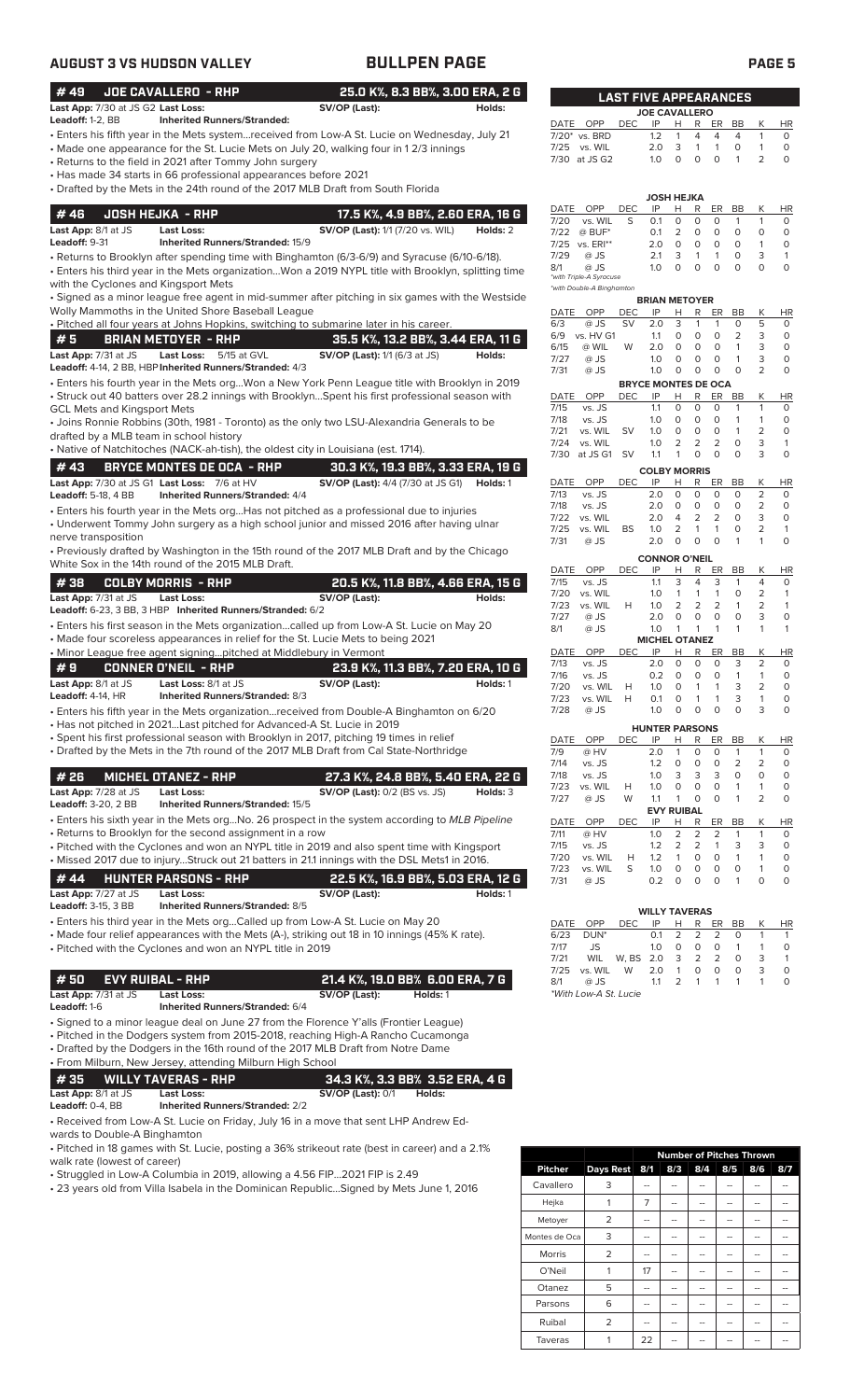### **AUGUST 3 VS HUDSON VALLEY HIGH/LOW & CHARTS PAGE 6**

| Most Hits, Game4 (4x, last: Antoine Duplantis, Luis Gonzalez 7/22 vs. Wilmington) |
|-----------------------------------------------------------------------------------|
|                                                                                   |
|                                                                                   |
|                                                                                   |
|                                                                                   |
| Home Runs, Consecutive Games Three games (2x, last: Luke Ritter, 6/18-6/21)       |
|                                                                                   |
|                                                                                   |
|                                                                                   |
|                                                                                   |
|                                                                                   |
|                                                                                   |
|                                                                                   |
|                                                                                   |
|                                                                                   |
| <b>TEAM BATTING HIGHS</b>                                                         |
|                                                                                   |
|                                                                                   |
|                                                                                   |
|                                                                                   |
|                                                                                   |
|                                                                                   |
|                                                                                   |
|                                                                                   |
| $Crond$ $Come$ $Como$                                                             |

**INDIVIDUAL BATTING HIGHS**

| 0. 0. 100 Juli 100 Juli 100 Juli 100 Juli 100 Juli 100 Juli 100 Juli 100 Juli 100 Juli 100 Juli 100 Juli 100 J |  |
|----------------------------------------------------------------------------------------------------------------|--|
|                                                                                                                |  |
|                                                                                                                |  |
|                                                                                                                |  |
|                                                                                                                |  |
|                                                                                                                |  |
|                                                                                                                |  |
|                                                                                                                |  |
|                                                                                                                |  |
|                                                                                                                |  |
|                                                                                                                |  |
|                                                                                                                |  |
| Most Double Plays Hit into, Game3 (5x, 7/7 at Hudson Valley - 10 innings)                                      |  |

### **FIELDING**

Most Errors, Team, Game...............................................................................6 (5/7 at Asheville) Most Errors, Individual, Game....... 2 (7x, last: Ronny Mauricio, 7/30 at Jersey Shore G2) Most Double Plays Turned, Nine-Inning Game.......................... 3 (5/19 vs. Hudson Valley) Consecutive Errorless Games, Team...

### **STARTERS BY POSITION**

**C-** Alvarez (27), Uriarte (19), Mena (16), Senger (9), Gaddis (4)

**1B-** Genord (49), Vasquez (17), Ritter (5), Bohanek (3), Winaker (2)

**2B-** Ritter (37), Gonzalez (20), Walters (12), Fermin (3), Tiberi (1), Struble (1), McNeil (1), Bohanek (1)

**3B-** Baty (41), Bohanek (20), Tiberi (7), Fermin (6), Gonzalez (1)

**SS-** Mauricio (61), Bohanek (5), Walters (4), Gonzalez (3), Fermin (3)

**LF-** Duplantis (32), Tiberi (12), Suozzi (9), Vasquez (7), Ashford (6), Bohanek (4), Baty (3), Winaker (1), Kleszcz (1), Struble (1)

**CF-** Duplantis (36), Hernandez (23), Mangum (8), Hernandez (8), Molina (6), Ota (2), Ashford (1)

**RF-** Ashford (31), Struble (15), Molina (10), Kleszcz (6), Bohanek (5), Winaker (4), Hernandez (4), Ota (1)

**DH-** Alvarez (22), Mauricio (8), Genord (8), Baty (7), Vasquez (7), Ritter (4), Bohanek (3), Tiberi (3), Hernandez (3), Senger (2), Mena (2), Walters (2), Fermin (2), Mangum (1), Ashford (1), Struble (1)

### **STARTERS BY BATTING ORDER**

**1st -** Duplantis (63), Bohanek (4), Struble (3), Tiberi (2), Mangum (2), Ashford (1), McNeil (1)

**2nd -** Bohanek (18), Fermin (15), Mauricio (10), Ashford (6), Mangum (5), Duplantis (5), Winaker (4), Gonzalez (4), Tiberi (3), Struble (3), Walters (2), Alvarez (2), Ritter (1)

**3rd -** Mauricio (61), Baty (15)

**4th-** Baty (36), Alvarez (24), Ritter (9), Vasquez (5), Genord (2)

**5th-** Alvarez (24), Vasquez (15), Ritter (14), Bohanek (5), Genord (5), Senger (4), Ashford (4), Gonzalez (2), Ota (2), Hernandez (1)

**6th-** Ritter (18), Genord (18), Ashford (11), Bohanek (7), Gonzalez (5), Hernandez (3), Senger (3), Mena (2), Winaker (2), Kleszcz (2), Ota (1), Suozzi (1) Tiberi (1), Uriarte (1)

**7th-** Genord (24), Ashford (12), Gonzalez (6), Tiberi (5), Vasquez (4), Bohanek (4), Senger (3), Uriarte (3), Ritter (3), Hernandez (2), Kleszcz (2), Walters (2), Mena (2), Ashford (1), Suozzi (1), Winaker (1), Gaddis (1)

**8th-** Tiberi (11), Hernandez (10), Genord (9), Uriarte (8), Mena (8), Vasquez (6), Walters (6), Gonzalez (4), Ashford (3), Gaddis (3), Bohanek (2), Suozzi (2), Kleszcz (2), Senger (1), Molina (1), Struble (1)

**9th-** Molina (15), Hernandez (14), Struble (8), Walters (7), Uriarte (7), Mena (6), Suozzi (5), Gon-<br>
artes (2), Margaret (3), Vilagens (3), Pelascol (3), Tiberi (4)

| zalez (3), Mangum (2), Kleszcz (2), Bohanek (2), Tiberi (1) |               |    |     |     |                          |      |    |                |    |                 |                   |
|-------------------------------------------------------------|---------------|----|-----|-----|--------------------------|------|----|----------------|----|-----------------|-------------------|
| <b>CATCHERS STEALING</b>                                    |               |    |     |     | <b>MULTI-RUN INNINGS</b> |      |    |                |    |                 |                   |
| <b>Name</b>                                                 | <b>CS</b>     |    | ATT | PCT |                          | Runs |    | <b>Times</b>   |    |                 | Last              |
| Alvarez                                                     | 11            |    | 39  | 28% |                          | 6    |    | $\overline{2}$ |    |                 | 8th, 7/11 at HV   |
| Gaddis                                                      | O             |    | 4   | 0%  |                          | 5    |    | 6              |    | 5th, 7/27 at JS |                   |
| Mena                                                        | 3             |    | 20  | 15% |                          | 4    |    | 7              |    | 6th, 7/27 at JS |                   |
| Senger                                                      | $\mathcal{P}$ |    | 10  | 20% |                          | 3    |    | 25             |    |                 | 3rd, 7/24 vs. WIL |
| Uriarte                                                     | 11            |    | 31  | 35% |                          | 2    |    | 44             |    |                 | 8th, 7/31 at JS   |
| Team                                                        | 27            |    | 106 | 25% |                          |      |    |                |    |                 |                   |
|                                                             | 1             | 2  | з   | 4   | 5                        | 6    |    | 8              | 9  | $10+$           | <b>TOTALS</b>     |
| <b>OPPONENTS</b>                                            | 37            | 48 | 59  | 45  | 35                       | 38   | 31 | 46             | 24 | 5               | 354               |

**BKLYN 38 28 38 42 35 43 29 46 18 6 325**

| GH/LOW & CHARTS |  |
|-----------------|--|
|-----------------|--|

| INDIVIDUAL PITCHING HIGHS |                                                                             |  |  |  |  |  |  |  |
|---------------------------|-----------------------------------------------------------------------------|--|--|--|--|--|--|--|
|                           |                                                                             |  |  |  |  |  |  |  |
|                           |                                                                             |  |  |  |  |  |  |  |
|                           |                                                                             |  |  |  |  |  |  |  |
|                           |                                                                             |  |  |  |  |  |  |  |
|                           | Most Strikeouts, Game, Reliever5 (3x, Michel Otanez, 6/26 vs. Jersey Shore) |  |  |  |  |  |  |  |
|                           |                                                                             |  |  |  |  |  |  |  |
|                           | Longest Winning Streak  3 games (2x, last: Justin Lasko, 7/17-present)      |  |  |  |  |  |  |  |
|                           |                                                                             |  |  |  |  |  |  |  |
|                           |                                                                             |  |  |  |  |  |  |  |
|                           |                                                                             |  |  |  |  |  |  |  |
|                           | Most Consecutive Scoreless Inn., Starter18.2 (Justin Lasko, 7/17-present)   |  |  |  |  |  |  |  |
|                           |                                                                             |  |  |  |  |  |  |  |

| <b>TEAM PITCHING HIGHS</b>                                                   |  |
|------------------------------------------------------------------------------|--|
|                                                                              |  |
|                                                                              |  |
|                                                                              |  |
| Fewest Runs Allowed, Game  0 (3x, last: 7/30 at Jersey Shore G1 - 7 innings) |  |
|                                                                              |  |
|                                                                              |  |
|                                                                              |  |
|                                                                              |  |
|                                                                              |  |
|                                                                              |  |
|                                                                              |  |
|                                                                              |  |
|                                                                              |  |
|                                                                              |  |
|                                                                              |  |
| Most Pitchers Used, Extra Innings 5 (5/23 vs. Hudson Valley - 12 innings)    |  |

|                   |                                                                                |                           | <b>TEAM MISCELLANEOUS</b>                                            |  |  |  |  |  |
|-------------------|--------------------------------------------------------------------------------|---------------------------|----------------------------------------------------------------------|--|--|--|--|--|
|                   |                                                                                |                           |                                                                      |  |  |  |  |  |
|                   | Longest Game, Time, Extra-Inning Game3:30 (6/23 vs. Jersey Shore - 10 innings) |                           |                                                                      |  |  |  |  |  |
|                   |                                                                                |                           | Shortest Game, Time, Nine-Inning Game  2:20 (5/18 vs. Hudson Valley) |  |  |  |  |  |
|                   |                                                                                |                           |                                                                      |  |  |  |  |  |
|                   |                                                                                |                           |                                                                      |  |  |  |  |  |
|                   |                                                                                |                           |                                                                      |  |  |  |  |  |
|                   |                                                                                |                           |                                                                      |  |  |  |  |  |
|                   |                                                                                |                           |                                                                      |  |  |  |  |  |
|                   |                                                                                |                           |                                                                      |  |  |  |  |  |
|                   |                                                                                |                           |                                                                      |  |  |  |  |  |
|                   |                                                                                |                           |                                                                      |  |  |  |  |  |
|                   |                                                                                |                           |                                                                      |  |  |  |  |  |
|                   |                                                                                |                           |                                                                      |  |  |  |  |  |
|                   | OUTFIELD ASSISTS [9]                                                           |                           | <b>RECORD BREAKDOWN</b>                                              |  |  |  |  |  |
| <b>NAME</b>       | <b>TOTAL</b>                                                                   | (LAST)                    |                                                                      |  |  |  |  |  |
| <b>Duplantis</b>  | 4                                                                              | 5/13 at GVL               |                                                                      |  |  |  |  |  |
| Ashford           | $\frac{3}{1}$                                                                  | 7/23 vs. WIL              |                                                                      |  |  |  |  |  |
| Molina<br>Winaker |                                                                                | 5/21 vs. HV<br>5/6 at ASH |                                                                      |  |  |  |  |  |
| <b>Bohanek</b>    |                                                                                | 7/6 at HV                 |                                                                      |  |  |  |  |  |
|                   |                                                                                |                           |                                                                      |  |  |  |  |  |
|                   |                                                                                |                           |                                                                      |  |  |  |  |  |
|                   |                                                                                |                           |                                                                      |  |  |  |  |  |
|                   |                                                                                |                           |                                                                      |  |  |  |  |  |
|                   |                                                                                |                           |                                                                      |  |  |  |  |  |
|                   |                                                                                |                           |                                                                      |  |  |  |  |  |
|                   | UNIFORM RECORDS                                                                |                           |                                                                      |  |  |  |  |  |

|                          |           | H<br>Ec                                                                                                                           |
|--------------------------|-----------|-----------------------------------------------------------------------------------------------------------------------------------|
| <b>Home White</b>        | $7-3$     | Q                                                                                                                                 |
| <b>Road Gray</b>         | $13 - 27$ | N<br>Sł                                                                                                                           |
| <b>Championship Gold</b> | $7 - 11$  | $\overline{O}$<br>Tv                                                                                                              |
| <b>Coney Island</b>      | $0 - 2$   | So<br>Hi                                                                                                                          |
| Los Jefes                | $1-0$     | Hi<br>D<br>Hi<br>$\circ$<br>St<br>St<br>St<br>H<br>R<br>D<br>Ni<br>So<br>O <sub>l</sub><br>VS<br>VS<br>Se<br>Se<br>Ō<br>Fil<br>RL |
|                          |           | La<br>Se                                                                                                                          |
|                          |           | Er                                                                                                                                |

**Name Umpire Date** Joe GenordDylan Bradley 7/9 at HV Ed Blankmeyer Joe Belangia 7/11 at HV

**EJECTIONS**

| Non Quality Start 23-41       |  |
|-------------------------------|--|
|                               |  |
|                               |  |
|                               |  |
| Score 4 or More Runs 26-13    |  |
|                               |  |
|                               |  |
| Do Not Allow a Home Run 16-13 |  |
| Hit More Home Runs 16-8       |  |
| Opponent Hits More HRs3-20    |  |
|                               |  |
|                               |  |
|                               |  |
|                               |  |
|                               |  |
|                               |  |
|                               |  |
|                               |  |
| Opponent Scores First 9-30    |  |
|                               |  |
|                               |  |
|                               |  |
|                               |  |
|                               |  |
|                               |  |
|                               |  |
| Last Game of Series  5-7      |  |
|                               |  |
|                               |  |
|                               |  |
|                               |  |
|                               |  |
|                               |  |

| <b>MISC. WINS</b>                        |
|------------------------------------------|
| Come from Behind Wins .11 (7/20 vs. WIL) |
| Wins in Last At-Bat 5 (7/25 vs. WIL)     |
| Walk-off Wins 3 (7/25 vs. WIL)           |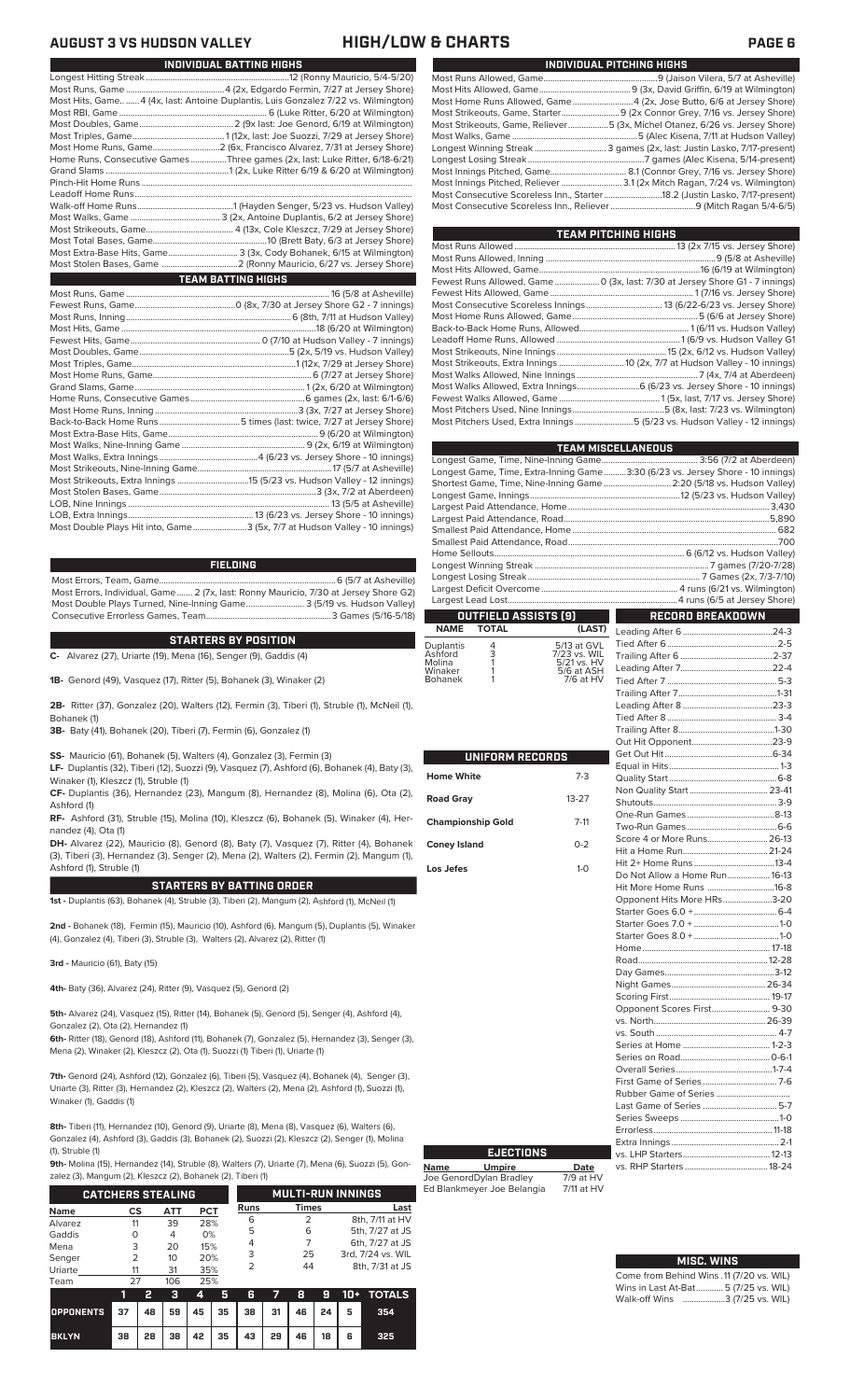$6/7$ 

**6/14 OFF DAY**

 $-$  6/21

 $6/28$ 

# **AUGUST 3 VS HUDSON VALLEY GAME BY GAME RESULTS PAGE 7**

|                                                                                              | <b>GAME-BY-GAME RESULTS</b> |                                |          |                  |                        |                   |                  |                                                                         |                                        |                                         |              |                   |
|----------------------------------------------------------------------------------------------|-----------------------------|--------------------------------|----------|------------------|------------------------|-------------------|------------------|-------------------------------------------------------------------------|----------------------------------------|-----------------------------------------|--------------|-------------------|
| <b>DATE</b>                                                                                  | GM#                         | OPPONENT                       | W-L/TIME | <b>SCORE</b>     | RECORD                 | POSITION          | GA/GB            | <b>WINNING PITCHER</b>                                                  | <b>LOSING PITCHER</b>                  | <b>SAVE</b>                             | <b>TIME</b>  | <b>ATTENDANCE</b> |
| 5/4                                                                                          | $\mathbf{1}$                | at Asheville                   | W        | $8 - 2$          | $1 - 0$                | T1st              | $+1$             | Josh Walker (1-0)                                                       | Blair Henley (0-1)                     |                                         | 3:16         | 1,200             |
| 5/5                                                                                          | 2                           | at Asheville                   | L        | $6-1$            | $1 - 1$                | T <sub>2</sub> nd | $-1$             | Chandler Casey (1-0)                                                    | Jose Butto (1-0)                       |                                         | 3:26         | 1,200             |
| 5/6                                                                                          | 3                           | at Asheville                   | L        | $11 - 4$         | $1 - 2$                | T3rd              | $-2$             | Matt Ruppenthal (1-0)                                                   | Oscar Rojas (0-1)                      |                                         | 3:10         | 1,200             |
| 5/7                                                                                          | 4                           | at Asheville                   | L        | $13 - 7$         | $1 - 3$                | T3rd              | $-3$             | R.J. Freure (1-0)                                                       | Jaison Vilera (0-1)                    |                                         | 3:44         | 1,200             |
| 5/8                                                                                          | 5                           | at Asheville                   | W        | $16-12$          | $2 - 3$                | T3rd              | $-3$             | Alec Kisena (1-0)                                                       | Juan Pablo Lopez (1-0)                 |                                         | 3:52         | 1,200             |
| 5/9                                                                                          |                             | at Asheville                   |          |                  |                        |                   |                  | Cancelled due to non-COVID-related illness                              |                                        |                                         |              |                   |
| 5/10                                                                                         |                             | OFF DAY                        |          |                  |                        |                   |                  |                                                                         |                                        |                                         |              |                   |
| 5/11                                                                                         | 6                           | at Greenville                  | W        | $6-1$            | $3-3$                  | 2 <sub>nd</sub>   | $-2.5$           | Josh Walker (2-0)                                                       | Jay Groome (0-2)                       |                                         | 3:00         | 1,995             |
| 5/12                                                                                         | 7                           | at Greenville                  | W        | $3 - 2$          | $4 - 3$                | 2 <sub>nd</sub>   | $-1.5$           | Brian Metoyer (1-0)                                                     | Yusniel Padron-Artilles (0-2)          | Mitch Ragan (1)                         | 3:14         | 1,819             |
| 5/13                                                                                         | 8                           | at Greenville                  | L        | $8 - 2$          | $4 - 4$                | 2nd               | $-2.5$           | Chris Murphy (1-1)                                                      | Oscar Rojas (0-2)                      |                                         | 3:21         | 2,485             |
| 5/14                                                                                         | 9<br>10                     | at Greenville                  | L<br>L   | $5-1$<br>$8 - 4$ | $4 - 5$<br>$4-6$       | 4th<br>4th        | $-2.5$<br>$-3.5$ | Brayan Bello (2-0)                                                      | Alec Kisena (1-1)                      |                                         | 2:54<br>2:52 | 2,732             |
| 5/15<br>5/16                                                                                 | 11                          | at Greenville<br>at Greenville | L        | $10-9$           | $4 - 7$                | 4th               | $-3.5$           | Yorvin Pantoja (1-0)<br>Jake Wallace (1-0)                              | Brian Metoyer (1-1)<br>Eric Orze (0-1) |                                         | 3:09         | 2,883<br>2,818    |
| 5/17                                                                                         |                             | OFF DAY                        |          |                  |                        |                   |                  |                                                                         |                                        |                                         |              |                   |
| 5/18                                                                                         | 12                          | <b>Hudson Valley</b>           | L        | $4-3$            | $4 - 8$                | 5th               | $-4.5$           | Zach Greene (1-1)                                                       | Andrew Edwards (0-1)                   |                                         | 2:29         | 1,315             |
| 5/19                                                                                         | 13                          | <b>Hudson Valley</b>           | W        | 14-0             | $5-8$                  | 5th               | $-3.5$           | Allan Winans (1-0)                                                      | Jhony Brito (0-1)                      |                                         | 3:01         | 810               |
| 5/20                                                                                         | 14                          | <b>Hudson Valley</b>           | L        | $6-1$            | $5-9$                  | 5th               | $-3.5$           | Luis Medina (2-0)                                                       | Jaison Vilera (0-2)                    |                                         | 2:42         | 682               |
| 5/21                                                                                         | 15                          | <b>Hudson Valley</b>           | W        | $4-1$            | $6-9$                  | 5th               | $-3.5$           | Josh Walker (3-0)                                                       | Josh Maciejewski (2-1)                 | Eric Orze (1)                           | 2:33         | 998               |
| 5/22                                                                                         | 16                          | <b>Hudson Valley</b>           | L        | $5-3$            | $6-10$                 | 5th               | $-4.5$           | Ken Waldichuk (1-0)                                                     | Cam Opp (0-1)                          |                                         | 3:14         | 1,624             |
| 5/23                                                                                         | 17                          | <b>Hudson Valley</b>           | W        | $6-5(12)$        | $7 - 10$               | 5th               | $-3.5$           | Josh Hejka (1-0)                                                        | Zach Greene (1-2)                      |                                         | 3:24         | 1,261             |
| 5/24                                                                                         |                             | OFF DAY                        |          |                  |                        |                   |                  |                                                                         |                                        |                                         |              |                   |
| 5/25                                                                                         | 18                          | Aberdeen                       | Г        | $8-1$            | $7 - 11$               | 5th               | $-4.5$           | Drew Rom (2-0)                                                          | Oscar Rojas (0-3)                      |                                         | 2:52         | 861               |
| 5/26                                                                                         | 19                          | Aberdeen                       |          |                  |                        |                   |                  | 5/26 game postponed due to rain, makeup scheduled for doubleheader 5/27 |                                        |                                         |              |                   |
| 5/27                                                                                         | 19                          | Aberdeen                       | г        | $6-2(7)$         | $7-12$                 | 5th               | $-5.5$           | Grayson Rodriguez (3-0)                                                 | Jaison Vilera (0-3)                    |                                         | 2:14         |                   |
|                                                                                              | 20                          | Aberdeen                       | г        | $10-1(7)$        | $7-13$                 | 5th               | $-6.5$           | Morgan McSweeney (2-0)                                                  | Cam Opp (0-2)                          |                                         | 2:37         | 926               |
| 5/28                                                                                         | 21                          | Aberdeen                       |          |                  |                        |                   |                  | 5/28 game postponed due to rain, makeup scheduled for doubleheader 8/25 |                                        |                                         |              |                   |
| 5/29                                                                                         | 21                          | Aberdeen                       | L        | $4-1$            | $7 - 14$               | 5th               | $-7.5$           | <b>Garrett Stallings (3-1)</b>                                          | Alec Kisena (1-2)                      | Connor Gillispie (1)                    | 2:52         | 1,509             |
| 5/30                                                                                         | 22                          | Aberdeen                       |          |                  |                        |                   |                  | 5/30 game posted to a later date to be determined                       |                                        |                                         |              |                   |
| 5/31                                                                                         |                             | OFF DAY                        |          |                  |                        |                   |                  | MAY [7-14]                                                              |                                        |                                         |              |                   |
| 6/1                                                                                          | 22                          | at Jersey Shore                | W        | $11 - 5$         | $8-14$                 | T4th              | $-7.5$           | Jose Butto (1-1)                                                        | Josh Hendrickson (0-1)                 |                                         | 3:03         | 2,077             |
| 6/2                                                                                          | 23                          |                                |          |                  |                        |                   |                  |                                                                         |                                        |                                         |              |                   |
|                                                                                              |                             | at Jersey Shore                | L        | 4-1              | $8 - 15$               | 5th               | $-8.5$           | Carlo Reyes (1-0)                                                       | Justin Lasko (0-1)                     | Blake Brown (1)                         | 2:44         | 1,591             |
| 6/3                                                                                          | 24                          | at Jersey Shore                | W        | $6 - 4$          | $9-15$                 | 4th               | $-8.5$           | Bryce Montes de Oca (1-0)                                               | Jack Perkins (0-1)                     | Brian Metoyer (1)                       | 3:15         | 1,473             |
| 6/4                                                                                          | 25                          | at Jersey Shore                | L        | $5-4(7)$         | $9-16$                 | 5th               | $-9.0$           | Aneurys Zabala (2-2)                                                    | Allan Winans (1-1)                     |                                         | 2:12         | 2,399             |
| 6/5                                                                                          | 26                          | at Jersey Shore                | L        | $5 - 4$          | $9-17$                 | 5th               | $-9.0$           | Mike Adams (1-1)                                                        | Mitch Ragan (0-1)                      |                                         | 2:36         | 2,122             |
| 6/6                                                                                          | 27                          | at Jersey Shore                | L        | $11-6$           | $9-18$                 | 5th               | $-9.5$           | Nick Lackney (1-0)                                                      | Jose Butto (1-2)                       |                                         | 3:31         | 2,041             |
| 6/7                                                                                          |                             | OFF DAY                        |          |                  |                        |                   |                  |                                                                         |                                        |                                         |              |                   |
| 6/9                                                                                          | 28                          | <b>Hudson Valley</b>           | L        | $3-2(7)$         | $9-19$                 | 5th               | $-10.5$          | Tanner Myatt (1-0)                                                      | Justin Lasko (0-2)                     | Justin Wilson (1)                       | 2:22         |                   |
|                                                                                              | 29                          | <b>Hudson Valley</b>           | W        | $5-3(7)$         | 10-19                  | 5th               | $-9.5$           | Eric Orze (1-1)                                                         | Luis Medina (2-1)                      | Bryce Montes de Oca (1)                 | 2:02         | 1,211             |
|                                                                                              | 30                          | <b>Hudson Valley</b>           | L        | $1 - 0$          | 10-20                  | 5th               | $-9.5$           | <b>Barrett Loseke (2-1)</b>                                             | Cam Opp (0-3)                          | Zach Greene (1)                         | 2:37         | 1,396             |
| 6/11                                                                                         | 31                          | <b>Hudson Valley</b>           | Г        | 8-0              | $10 - 21$              | 5th               | $-9.5$           | Ken Waldichuk (2-0)                                                     | Jaison Vilera (0-4)                    |                                         | 3:06         | 1,597             |
|                                                                                              | 32                          | <b>Hudson Valley</b>           | Г        | $5-4$            | 10-22                  | 5th               | -9.5             | Nelson Alvarez (2-0)                                                    | Bryce Montes de Oca (1-1)              | Justin Wilson (2)                       | 3:22         | 2,194             |
|                                                                                              | 33                          | <b>Hudson Valley</b>           | г        | $5-0$            | $10 - 23$              | 5th               | $-9.5$           | Hayden Wesneski (1-1)                                                   | Allan Winans (1-2)                     |                                         | 2:50         | 1,749             |
|                                                                                              |                             | OFF DAY                        |          |                  |                        |                   |                  |                                                                         |                                        |                                         |              |                   |
| 6/15<br>6/16                                                                                 | 34<br>35                    | at Wilmington                  | W<br>L   | $3-1$<br>$5 - 2$ | $11 - 23$<br>$11 - 24$ | 5th<br>5th        | $-8.5$<br>$-9.5$ | Brian Metoyer (2-1)<br>Amos Willingham (1-0)                            | Zach Brzykcy (2-1)<br>Eric Orze (1-2)  | Andrew Edwards (1)<br>Reid Schaller (3) | 2:21<br>2:51 | 1,188<br>700      |
| 6/17                                                                                         | 36                          | at Wilmington<br>at Wilmington | L        | $8 - 4$          | $11 - 25$              | 5th               | $-10.5$          | Joan Adon (3-1)                                                         | Alec Kisena (1-3)                      |                                         | 2:54         | 1,009             |
| 6/18                                                                                         | 37                          | at Wilmington                  | W        | $7-5$            | $12 - 25$              | 5th               | $-10$            | Mitch Ragan (1-1)                                                       | Reid Schaller (1-1)                    |                                         | 2:52         | 2,565             |
| 6/19                                                                                         | 38                          | at Wilmington                  | L        | $9 - 8$          | 12-26                  | 5th               | $-11$            | Christian Vann (2-0)                                                    | Andrew Edwards (0-2)                   |                                         | 3:26         | 1,899             |
|                                                                                              | 39                          | at Wilmington                  | W        | $13-1$           | 13-26                  | 5th               | $-11$            | Justin Lasko (1-2)                                                      | Alfonso Hernanndez (0-1)               |                                         | 2:44         | 2,722             |
| 6/21                                                                                         |                             | OFF DAY                        |          |                  |                        |                   |                  |                                                                         |                                        |                                         |              |                   |
|                                                                                              | 40                          | <b>Jersey Shore</b>            | L        | $7 - 5$          | 13-27                  | 5th               | $-12$            | Manuel Silva (1-0)                                                      | Jaison Vilera (0-5)                    | Aneurys Zabala (3)                      | 3:01         | 2,307             |
|                                                                                              | 41                          | <b>Jersey Shore</b>            | W        | 3-2 (10)         | 14-27                  | 5th               | $-12$            | Mitch Ragan (2-1)                                                       | Andrew Brown (2-2)                     |                                         | 3:30         | 1,595             |
|                                                                                              | 42                          | <b>Jersey Shore</b>            | L        | $3-0$            | 14-28                  | 5th               | $-13$            | Kevin Gowdy (2-3)                                                       | Jose Butto (1-3)                       | Blake Brown (2)                         | 2:52         | 1,906             |
|                                                                                              | 43                          | <b>Jersey Shore</b>            | W        | $7-2$            | 15-28                  | 5th               | $-13$            | Cam Opp (1-3)                                                           | Jonathan Hughes (2-3)                  |                                         | 2:44         | 2,194             |
|                                                                                              | 44                          | <b>Jersey Shore</b>            | W        | $8-5$            | 16-28                  | 5th               | $-13$            | <b>Michel Otanez (1-0)</b>                                              | Mark Potter (0-2)                      |                                         | 3:13         | 2,363             |
|                                                                                              | 45                          | <b>Jersey Shore</b>            | L        | $3-0$            | 16-29                  | 5th               | $-13$            | Dominic Pipkin (2-0)                                                    | Justin Lasko (1-3)                     | Blake Brown (3)                         | 2:43         | 2,253             |
| 6/10<br>6/12<br>6/13<br>6/14<br>6/20<br>6/22<br>6/23<br>6/24<br>6/25<br>6/26<br>6/27<br>6/28 |                             | OFF DAY                        |          |                  |                        |                   |                  |                                                                         |                                        |                                         |              |                   |
| 6/29                                                                                         | 46                          | at Aberdeen                    | L        | $7 - 3$          | 16-30                  | 5th               | $-14$            | Garrett Stallings (4-3)                                                 | Alec Kisena (1-4)                      | Garrett Farmer (4)                      | 2:40         | 1,347             |
| 6/30                                                                                         | 47                          | at Aberdeen                    | L        | $2-1(7)$         | 16-31                  | 5th               | $-14.5$          | Clayton McGinness (1-1)                                                 | Jose Butto (1-4)                       | Logan Gillaspie (1)                     | 1:53         |                   |

|      |    |                  |           |           |         |     |         | <b>JUNE [10-17]</b>                                         |                           |                         |      |       |
|------|----|------------------|-----------|-----------|---------|-----|---------|-------------------------------------------------------------|---------------------------|-------------------------|------|-------|
| 7/1  | 49 | at Aberdeen      | L.        | $2-0(6)$  | $17-32$ | 5th | $-15$   | Drew Rom (5-0)                                              | Cam (1-4)                 |                         | 1:50 | 1,077 |
| 7/2  | 50 | at Aberdeen      | W         | $6 - 5$   | 18-32   | 5th | $-14$   | Colby Morris (1-0)                                          | Connor Gillispie (4-4)    | Bryce Montes de Oca (2) | 3:56 | 2,004 |
| 7/3  | 51 | at Aberdeen      |           | $4 - 3$   | 18-33   | 5th | $-14.5$ | Xavier Moore (1-0)                                          | Mitch Ragan (2-2)         |                         | 3:00 | 4,668 |
| 7/4  | 52 | at Aberdeen      |           | $7 - 2$   | 18-34   | 5th | $-15.5$ | Garrett Stallings (5-3)                                     | Alec Kisena (1-5)         |                         | 2:31 | 3,001 |
| 7/5  |    | OFF DAY          |           |           |         |     |         |                                                             |                           |                         |      |       |
| 7/6  | 53 | at Hudson Valley |           | $9 - 7$   | 18-35   | 5th | $-16.5$ | Charlie Ruegger (4-4)                                       | Bryce Montes de Oca (1-2) | Derek Craft (2)         | 3:15 | 1,687 |
| 7/7  | 54 | at Hudson Valley |           | $3-2(10)$ | 18-36   | 5th | $-17.5$ | Barrett Loseke (3-1)                                        | Josh Hejka (1-1)          |                         | 2:55 | 2,688 |
| 7/8  | 55 | at Hudson Valley | 7:05 p.m. |           |         |     |         | Game postponed due to rain, doubleheader scheduled for 7/10 |                           |                         |      |       |
| 7/9  | 55 | at Hudson Valley | L         | $6 - 4$   | 18-37   | 5th | $-18.5$ | Jhony Brito (3-3)                                           | Cam Opp (1-5)             |                         | 3:06 | 3,896 |
| 7/10 | 56 | at Hudson Valley | L         | $7-1(7)$  | 18-38   | 5th | $-19.5$ | Mitch Spence (3-1)                                          | Connor Grey (0-1)         |                         | 2:22 |       |
|      | 57 | at Hudson Valley | L         | $5-0(7)$  | 18-39   | 5th | $-20.5$ | Nick Ernst (4-0)                                            | Justin Lasko (1-4)        |                         | 2:03 | 3,111 |
| 7/11 | 58 | at Hudson Valley | W         | $10-3$    | 19-39   | 5th | $-19.5$ | Josh Hejka (2-1)                                            | Shawn Semple (3-1)        |                         | 3:20 | 2,892 |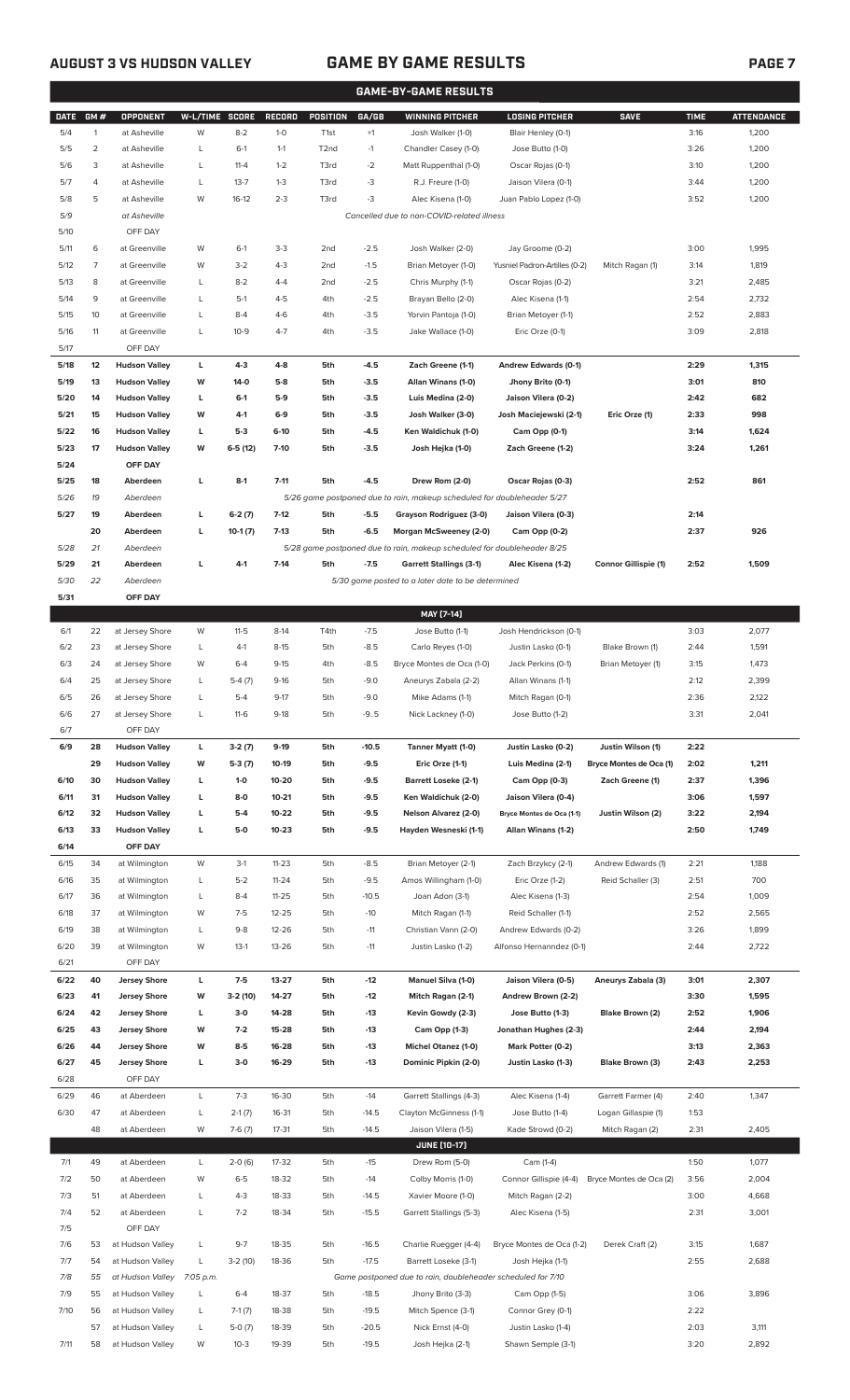# **AUGUST 3 VS HUDSON VALLEY GAME-BY-GAME PAGE 8**

| <b>DATE</b><br>7/12 | GM#        | OPPONENT<br>OFF DAY                        | W-L/TIME SCORE         |                | RECORD         | POSITION   | GA/GB          | <b>WINNING PITCHER</b>                                      | <b>LOSING PITCHER</b>                | <b>SAVE</b>             | <b>TIME</b>  | <b>ATTENDANCE</b> |
|---------------------|------------|--------------------------------------------|------------------------|----------------|----------------|------------|----------------|-------------------------------------------------------------|--------------------------------------|-------------------------|--------------|-------------------|
| 7/13                | 59         | <b>Jersey Shore</b>                        | W                      | $1-0$          | 20-39          | 5th        | $-19.5$        | <b>Michel Otanez (2-0)</b>                                  | Blake Brown (0-1)                    |                         | 2:34         | 2,681             |
| 7/14                | 60         | <b>Jersey Shore</b>                        | г                      | $3-2$          | 20-40          | 5th        | $-19.5$        | Carlo Reyes (2-1)                                           | Andrew Edwards (0-3)                 |                         | 3:13         | 1,898             |
| 7/15                | 61         | <b>Jersey Shore</b>                        | L                      | $13-3$         | 20-41          | 5th        | $-19$          | Dominic Popkin (4-1)                                        | Cam Opp (1-6)                        | Aiden Anderson (2)      | 3:24         | 1,595             |
| 7/16                | 62         | <b>Jersey Shore</b>                        | W                      | $6-1$          | 21-41          | 5th        | $-19$          | Connor Grey (1-1)                                           | Tom Sutera (0-1)                     |                         | 2:50         | 1,949             |
| 7/17                | 63         | <b>Jersey Shore</b>                        | W                      | $6-1$          | 22-41          | 5th        | $-19$          | Justin Lasko (2-4)                                          | Kevin Gowdy (3-5)                    |                         | 2:56         | 2,422             |
| 7/18                | 64         | <b>Jersey Shore</b>                        | г                      | $7-1$          | 22-42          | 5th        | $-20$          | Carlo Reyes (3-1)                                           | Alec Kisena (1-6)                    | Tyler Burch (3)         | 2:52         | 1,570             |
| 7/19                |            | OFF DAY                                    |                        |                |                |            |                |                                                             |                                      |                         |              |                   |
| 7/20                | 65         | Wilmington                                 | W                      | $8-6$          | 23-42          | 5th        | -20            | Jaison Vilera (2-5)                                         | Evan Lee (1-3)                       | Hejka                   | 3:18         | 1,086             |
| 7/21                | 66         | Wilmington                                 | W                      | $5-3$          | 24-42          | 5th        | -20            | <b>Willy Taveras (1-0)</b>                                  | Kyle Hinton (0-1)                    | Bryce Montes de Oca (3) | 2:53         | 1,456             |
| 7/22                | 67         | Wilmington                                 | W                      | $10-2$         | 25-42          | 5th        | -20            | Justin Lasko (3-4)                                          | Alex Troop (4-4)                     |                         | 3:00         | 3,430             |
| 7/23                | 68<br>69   | Wilmington                                 | W<br>W                 | $5-4$<br>$8-3$ | 26-42<br>27-42 | 5th<br>5th | $-19$          | J.T. Ginn (1-0)                                             | <b>Mitchell Parker (0-1)</b>         |                         |              |                   |
| 7/24<br>7/25        | 70         | Wilmington<br>Wilmington                   | W                      | $5-4$          | 28-42          | 5th        | $-18$<br>$-18$ | Mitch Ragan (1-0)<br><b>Willy Taveras (2-0)</b>             | Joan Udon (3-4)<br>Kyle Hinton (0-2) |                         | 3:12<br>3:12 | 2,924<br>1,703    |
| 7/26                |            | OFF DAY                                    |                        |                |                |            |                |                                                             |                                      |                         |              |                   |
| 7/27                | 71         | at Jersey Shore                            | W                      | $14 - 5$       | 29-42          | 5th        | $-17$          | Hunter Parsons (1-0)                                        | Jonathan Hughes (3-5)                |                         | 3:04         | 3,270             |
| 7/28                | 72         | at Jersey Shore                            | L                      | $3-1$          | 29-43          | 5th        | $-17$          | Jhordany Mezquita (2-5)                                     | Cam Opp (1-7)                        | Tyler Burch (4)         | 3:04         | 2,590             |
| 7/29                | 73         | at Jersey Shore                            |                        |                |                |            |                | Game postponed due to rain, doubleheader scheduled for 7/30 |                                      |                         |              |                   |
| 7/30                | 73         | at Jersey Shore                            | W                      | $4-0(7)$       | 30-43          | 5th        | $-17.5$        | Justin Lasko (4-4)                                          | Dominic Pipkin (4-2)                 | Bryce Montes de Oca (4) | 2:20         |                   |
| 7/30                | 74         | at Jersey Shore                            | L                      | $3-0(7)$       | 30-44          | 5th        | $-17$          | Ethan Lindow (3-4)                                          | J.T. Ginn (1-1)                      |                         | 1:46         | 5,890             |
| 7/31                | 75         | at Jersey Shore                            | L                      | $4 - 3$        | 30-45          | 5th        | $-18$          | Victor Vargas (1-0)                                         | Alec Kisena (1-7)                    | Manuel Silva (2)        | 2:49         | 4,044             |
| 8/1                 | 76         |                                            | L                      | $4 - 3$        | 30-46          |            | $-19$          | <b>JULY [13-14]</b>                                         |                                      |                         | 2:42         | 2,535             |
| 8/2                 |            | at Jersey Shore<br>OFF DAY                 |                        |                |                | 5th        |                | Tom Sutera (2-2)                                            | Conner O'Neil (0-1)                  | Blake Brown (5)         |              |                   |
| 8/3                 | 77         | <b>Hudson Valley</b>                       | 7:00 p.m.              |                |                |            |                |                                                             |                                      |                         |              |                   |
| 8/4                 | 78         | <b>Hudson Valley</b>                       | 7:00 p.m.              |                |                |            |                |                                                             |                                      |                         |              |                   |
| 8/5                 | 79         | <b>Hudson Valley</b>                       | 7:00 p.m.              |                |                |            |                |                                                             |                                      |                         |              |                   |
| 8/6                 | 80         | <b>Hudson Valley</b>                       | 7:00 p.m.              |                |                |            |                |                                                             |                                      |                         |              |                   |
| 8/7                 | 81         | <b>Hudson Valley</b>                       | 6:00 p.m.              |                |                |            |                |                                                             |                                      |                         |              |                   |
| 8/8<br>8/9          | 82         | <b>Hudson Valley</b><br>OFF DAY            | 4:00 p.m.              |                |                |            |                |                                                             |                                      |                         |              |                   |
| 8/10                | 83         | at Wilmington                              | 7:05 p.m.              |                |                |            |                |                                                             |                                      |                         |              |                   |
| 8/11                | 84         | at Wilmington                              | 7:05 p.m.              |                |                |            |                |                                                             |                                      |                         |              |                   |
| 8/12                | 85         | at Wilmington                              | 7:05 p.m.              |                |                |            |                |                                                             |                                      |                         |              |                   |
| 8/13                | 86         | at Wilmington                              | 7:05 p.m.              |                |                |            |                |                                                             |                                      |                         |              |                   |
| 8/14                | 87         | at Wilmington                              | 6:05 p.m.              |                |                |            |                |                                                             |                                      |                         |              |                   |
| 8/15                | 88         | at Wilmington                              | 1:05 p.m.              |                |                |            |                |                                                             |                                      |                         |              |                   |
| 8/16<br>8/17        | 89         | OFF DAY<br>at Hudson Valley                | 7:05 p.m.              |                |                |            |                |                                                             |                                      |                         |              |                   |
| 8/18                | 90         | at Hudson Valley                           | 7:05 p.m.              |                |                |            |                |                                                             |                                      |                         |              |                   |
| 8/19                | 91         | at Hudson Valley                           | 7:05 p.m.              |                |                |            |                |                                                             |                                      |                         |              |                   |
| 8/20                | 92         | at Hudson Valley                           | 7:05 p.m.              |                |                |            |                |                                                             |                                      |                         |              |                   |
| 8/21                | 93         | at Hudson Valley                           | 6:05 p.m.              |                |                |            |                |                                                             |                                      |                         |              |                   |
| 8/22                | 94         | at Hudson Valley                           | 4:35 p.m.              |                |                |            |                |                                                             |                                      |                         |              |                   |
| 8/23                |            | OFF DAY                                    |                        |                |                |            |                |                                                             |                                      |                         |              |                   |
| 8/24<br>8/25        | 95<br>96   | Aberdeen<br>Aberdeen                       | 7:00 p.m.<br>5:00 p.m. |                |                |            |                |                                                             |                                      |                         |              |                   |
|                     | 97         | Aberdeen                                   | DH                     |                |                |            |                |                                                             |                                      |                         |              |                   |
| 8/26                | 98         | Aberdeen                                   | 7:00 p.m.              |                |                |            |                |                                                             |                                      |                         |              |                   |
| 8/27                | 99         | Aberdeen                                   | 7:00 p.m.              |                |                |            |                |                                                             |                                      |                         |              |                   |
| 8/28                | 100        | Aberdeen                                   | 6:00 p.m.              |                |                |            |                |                                                             |                                      |                         |              |                   |
| 8/29                | 101        | Aberdeen                                   | 4:00 p.m.              |                |                |            |                |                                                             |                                      |                         |              |                   |
| 8/30                |            | OFF DAY                                    |                        |                |                |            |                |                                                             |                                      |                         |              |                   |
| 8/31                | 102        | Wilmington                                 | 6:30 p.m.              |                |                |            |                | AUGUST (0-1)                                                |                                      |                         |              |                   |
| 9/1                 | 103        | Wilmington                                 | 7:00 p.m.              |                |                |            |                |                                                             |                                      |                         |              |                   |
| 9/2                 | 104        | Wilmington                                 | 7:00 p.m.              |                |                |            |                |                                                             |                                      |                         |              |                   |
| 9/3                 | 105        | Wilmington                                 | 7:00 p.m.              |                |                |            |                |                                                             |                                      |                         |              |                   |
| 9/4                 | 106        | Wilmington                                 | 6:00 p.m.              |                |                |            |                |                                                             |                                      |                         |              |                   |
| 9/5                 | 107        | Wilmington                                 | 4:00 p.m.              |                |                |            |                |                                                             |                                      |                         |              |                   |
| 9/6                 |            | OFF DAY                                    |                        |                |                |            |                |                                                             |                                      |                         |              |                   |
| 9/7<br>9/8          | 108<br>109 | at Hudson Valley<br>at Hudson Valley       | 7:05 p.m.<br>7:05 p.m. |                |                |            |                |                                                             |                                      |                         |              |                   |
| 9/9                 | 110        | at Hudson Valley                           | 7:05 p.m.              |                |                |            |                |                                                             |                                      |                         |              |                   |
| 9/10                | 111        | at Hudson Valley                           | 7:05 p.m.              |                |                |            |                |                                                             |                                      |                         |              |                   |
| 9/11                | 112        | at Hudson Valley                           | 6:05 p.m.              |                |                |            |                |                                                             |                                      |                         |              |                   |
| 9/12                | 113        | at Hudson Valley                           | 4:35 p.m.              |                |                |            |                |                                                             |                                      |                         |              |                   |
| 9/13                |            | OFF DAY                                    |                        |                |                |            |                |                                                             |                                      |                         |              |                   |
| 9/14                | 114        | <b>Jersey Shore</b>                        | 7:00 p.m.              |                |                |            |                |                                                             |                                      |                         |              |                   |
| 9/15<br>9/16        | 115<br>116 | <b>Jersey Shore</b><br><b>Jersey Shore</b> | 7:00 p.m.<br>7:00 p.m. |                |                |            |                |                                                             |                                      |                         |              |                   |
| 9/17                | 117        | <b>Jersey Shore</b>                        | 7:00 p.m.              |                |                |            |                |                                                             |                                      |                         |              |                   |
| 9/18                | 118        | <b>Jersey Shore</b>                        | 4:00 p.m.              |                |                |            |                |                                                             |                                      |                         |              |                   |
| 9/19                | 119        | <b>Jersey Shore</b>                        | 1:00 p.m.              |                |                |            |                |                                                             |                                      |                         |              |                   |
|                     |            |                                            |                        |                |                |            |                | SEPTEMBER (N-N)                                             |                                      |                         |              |                   |